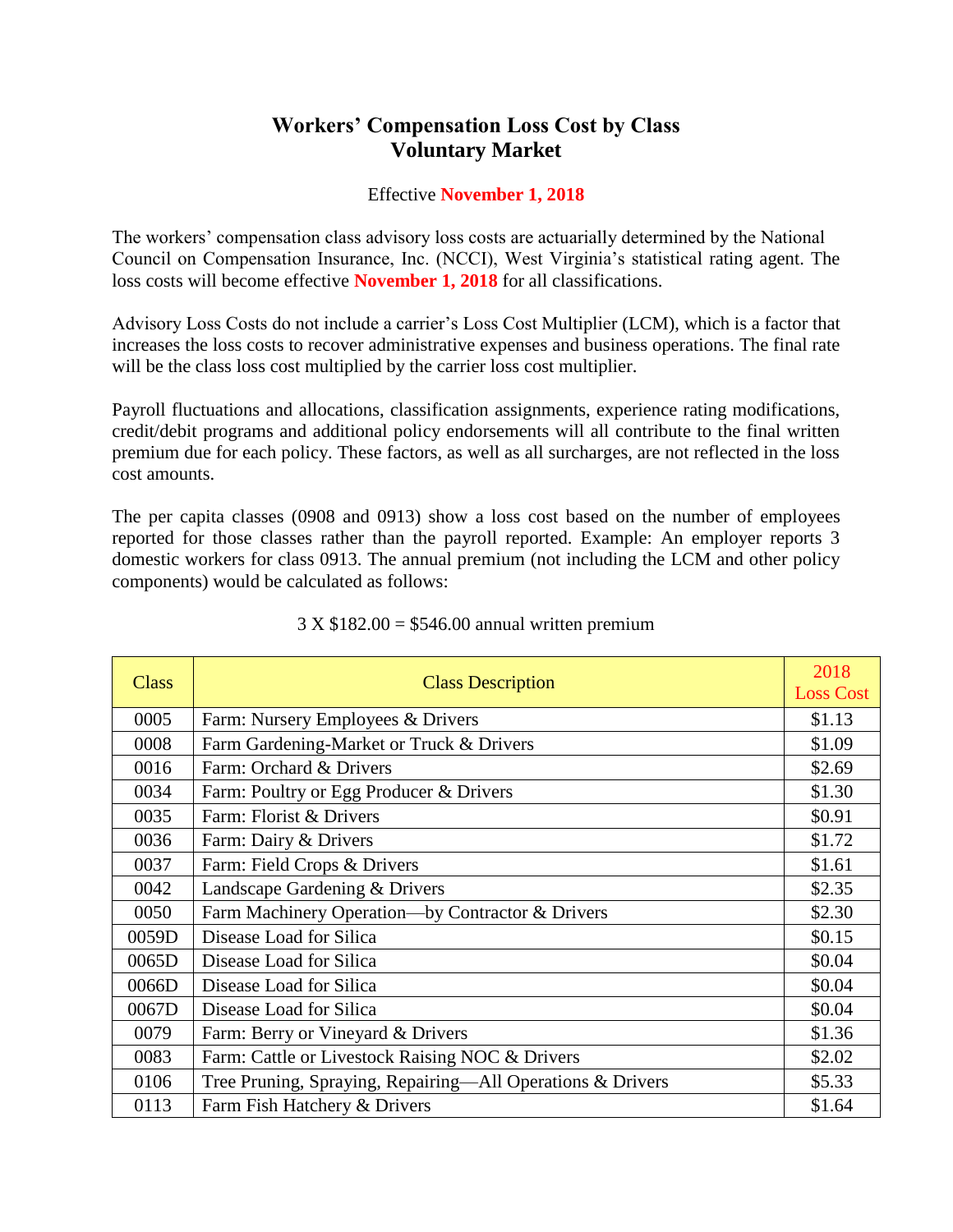| <b>Class</b> | <b>Class Description</b>                                                                                                        | 2018<br><b>Loss Cost</b> |
|--------------|---------------------------------------------------------------------------------------------------------------------------------|--------------------------|
| 0170         | Farm: Animal Raising And Drivers                                                                                                | \$1.02                   |
| 0251         | <b>Irrigation Works Operation And Drivers</b>                                                                                   | \$1.78                   |
| 0401         | <b>Cotton Gin Operation And Local Managers, Drivers</b>                                                                         | \$4.42                   |
| 0771N        | Non-ratable code for 4771                                                                                                       | \$0.21                   |
| 0908P        | Domestic Workers-Residences-Part-time                                                                                           | \$55.00                  |
| 0913P        | Domestic Workers-Residences-Full time                                                                                           | \$182.00                 |
| 0917         | Residential Cleaning Services by Contractor-Inside                                                                              | \$1.75                   |
| 1005*        | Coal Mining - Surface & Drivers                                                                                                 | \$7.40                   |
| $1016X*$     | Coal Mining - NOC                                                                                                               | \$23.06                  |
| 1164D        | Mining NOC - Not Coal - Underground - & Drivers                                                                                 | \$2.43                   |
| 1165D        | Mining NOC - Not Coal - Surface - & Drivers                                                                                     | \$1.41                   |
| 1320         | Oil or Gas Lease Operator - All Operations & Drivers                                                                            | \$1.35                   |
| 1322         | Oil or Gas Well: Cleaning or Swabbing of Old Wells Having Previously<br>Produced Gas or Oil-by Contractor-No Drilling & Drivers | \$2.79                   |
| 1430         | Smelting, Sintering or Refining - Lead - & Drivers                                                                              | \$2.13                   |
| 1438         | Smelting, Sintering or Refining - Metals - Not Iron or Lead - NOC &<br><b>Drivers</b>                                           | \$2.17                   |
| 1452         | Ore Milling & Drivers                                                                                                           | \$1.60                   |
| 1463         | Coal Billet or Briquette Mfg & Drivers                                                                                          | \$4.57                   |
| 1472         | Distillation - Wood - & Drivers                                                                                                 | \$0.93                   |
| 1624D        | Quarry NOC & Drivers                                                                                                            | \$1.89                   |
| 1642         | Lime Mfg                                                                                                                        | \$0.98                   |
| 1654         | Quarry-Cement Rock-Surface-And Drivers                                                                                          | \$2.89                   |
| 1699         | Rock Wool Mfg.                                                                                                                  | \$1.18                   |
| 1701         | <b>Cement Mfg</b>                                                                                                               | \$1.31                   |
| 1710D        | Stone Crushing & Drivers                                                                                                        | \$3.17                   |
| 1741DX       | Flint or Spar Grinding & Drivers                                                                                                | \$1.52                   |
| 1747         | <b>Emery Works &amp; Drivers</b>                                                                                                | \$0.85                   |
| 1748         | Abrasive Wheel Mfg. And Drivers                                                                                                 | \$2.10                   |
| 1803D        | Stone Cutting or Polishing NOC & Drivers                                                                                        | \$3.07                   |
| 1853X        | Mica Goods Mfg. And Mica Preparing                                                                                              | \$1.17                   |
| 1924         | Wire Drawing Or Cable Mfg.-Not Iron Or Steel                                                                                    | \$0.89                   |
| 1925         | Die Casting Mfg.                                                                                                                | \$1.28                   |
| 2002         | Macaroni Mfg                                                                                                                    | \$1.20                   |
| 2003         | Bakery & Drivers, Route Supervisors                                                                                             | \$1.65                   |
| 2014         | Grain or Feed Milling                                                                                                           | \$1.94                   |
| 2016         | Breakfast Food Mfg.                                                                                                             | \$1.28                   |
| 2021         | <b>Sugar Refining</b>                                                                                                           | \$1.03                   |
| 2039         | Ice-Cream Mfg. & Drivers                                                                                                        | \$1.17                   |
| 2041         | Candy, Chocolate, and Confection Mfg.                                                                                           | \$1.15                   |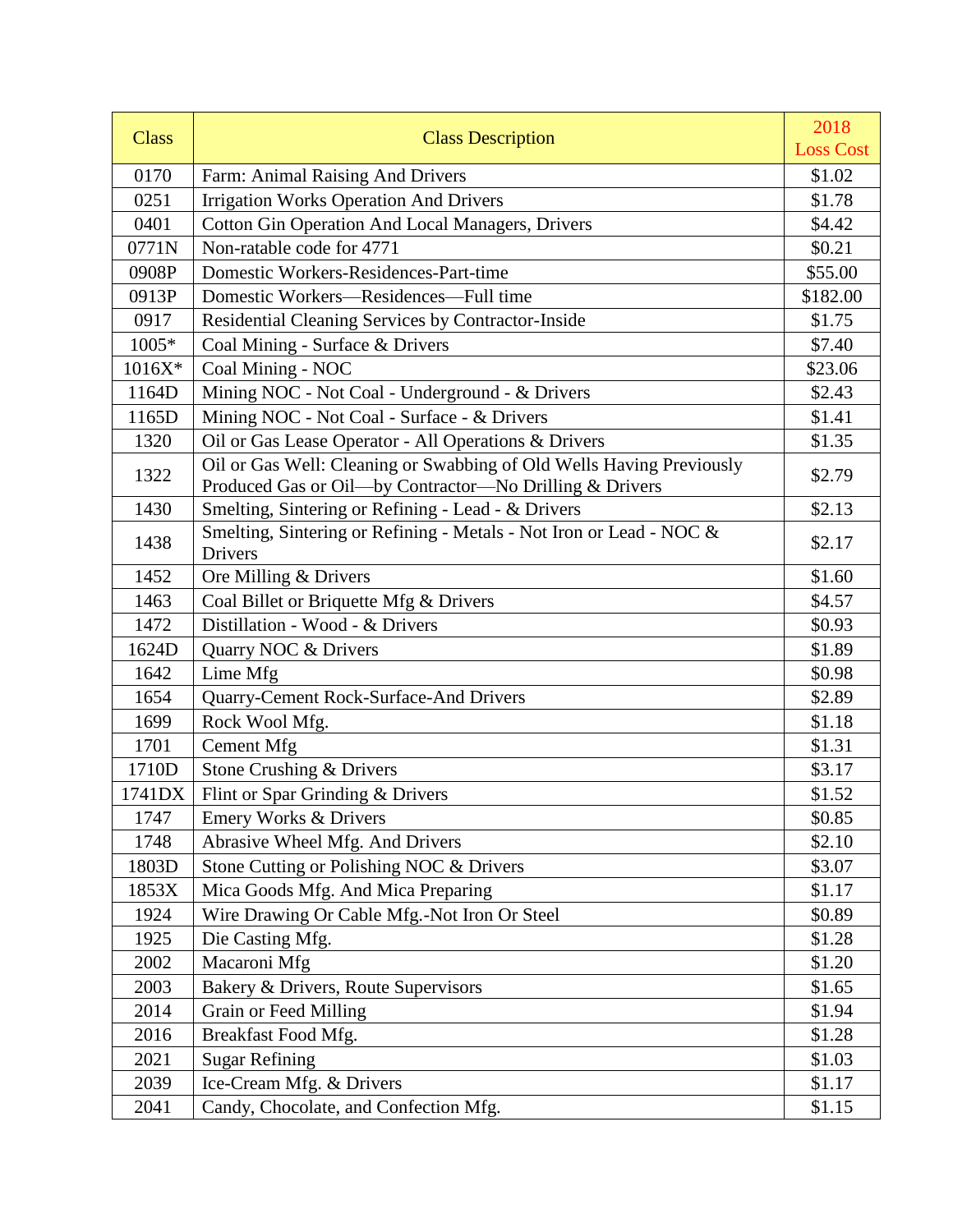| <b>Class</b> | <b>Class Description</b>                                             | 2018             |
|--------------|----------------------------------------------------------------------|------------------|
|              |                                                                      | <b>Loss Cost</b> |
| 2065         | Milk Products Mfg NOC                                                | \$0.86           |
| 2070         | Creamery or Dairy & Route Supervisors, Drivers                       | \$2.23           |
| 2081         | <b>Butchering</b>                                                    | \$1.42           |
| 2089         | Packing House - All Operations                                       | \$1.81           |
| 2095         | Meat Products Mfg NOC                                                | \$2.38           |
| 2105         | <b>Fruit Packing</b>                                                 | \$2.81           |
| 2110         | Pickle Mfg.                                                          | \$1.03           |
| 2111         | <b>Cannery NOC</b>                                                   | \$1.06           |
| 2112         | Fruit Evaporating or Preserving                                      | \$1.71           |
| 2114         | <b>Oyster Processing</b>                                             | \$1.18           |
| 2121         | Brewery And Drivers.                                                 | \$0.54           |
| 2130         | <b>Spirituous Liquor Distillery</b>                                  | \$0.83           |
| 2131         | <b>Spirituous Liquor Bottling</b>                                    | \$0.89           |
| 2143         | Fruit Juice Mfg. & Drivers                                           | \$0.93           |
| 2157         | Bottling NOC & Route Supervisors, Drivers                            | \$2.00           |
| 2172         | Cigarette Mfg                                                        | \$0.57           |
| 2174         | Tobacco Rehandling Or Warehousing                                    | \$1.12           |
| 2211         | Cotton Batting, Wadding or Waste Mfg.                                | \$3.17           |
| 2220         | Yarn or Thread Mfg - Cotton                                          | \$0.75           |
| 2286         | Wool Spinning And Weaving                                            | \$0.66           |
| 2288         | Felting Mfg                                                          | \$1.58           |
| 2302         | Silk Thread or Yarn Mfg                                              | \$0.81           |
| 2305         | Textile Fiber Mfg - Synthetic                                        | \$0.82           |
| 2361         | Hosiery Mfg.                                                         | \$0.93           |
| 2362         | Knit Goods Mfg NOC                                                   | \$0.69           |
| 2380         | Webbing Mfg.                                                         | \$0.96           |
| 2388         | Embroidery Mfg.                                                      | \$0.56           |
| 2402         | Carpet or Rug Mfg NOC                                                | \$1.10           |
| 2413         | Textile - Bleaching, Dyeing, Mercerizing, Finishing                  | \$0.94           |
| 2416         | Yarn Dyeing Or Finishing                                             | \$0.80           |
| 2417         | Cloth Printing.                                                      | \$0.48           |
| 2501         | Cloth, Canvas and Related Products Mfg. NOC                          | \$0.85           |
| 2503         | Dressmaking or Tailoring - Custom Exclusively                        | \$0.59           |
| 2570         | Mattress or Box Spring Mfg.                                          | \$1.82           |
| 2585         | Laundry NOC & Route Supervisors, Drivers                             | \$1.38           |
| 2586         | Cleaning Or Dyeing And Route Supervisors, Drivers                    | \$1.14           |
| 2587         | Towel or Toilet Supply Co. & Route Supervisors, Drivers              | \$1.60           |
| 2589         | Laundry and Dry Cleaning Store - Retail & Route Supervisors, Drivers | \$0.85           |
| 2600         | Fur Processing-Preparing Skins                                       | \$1.54           |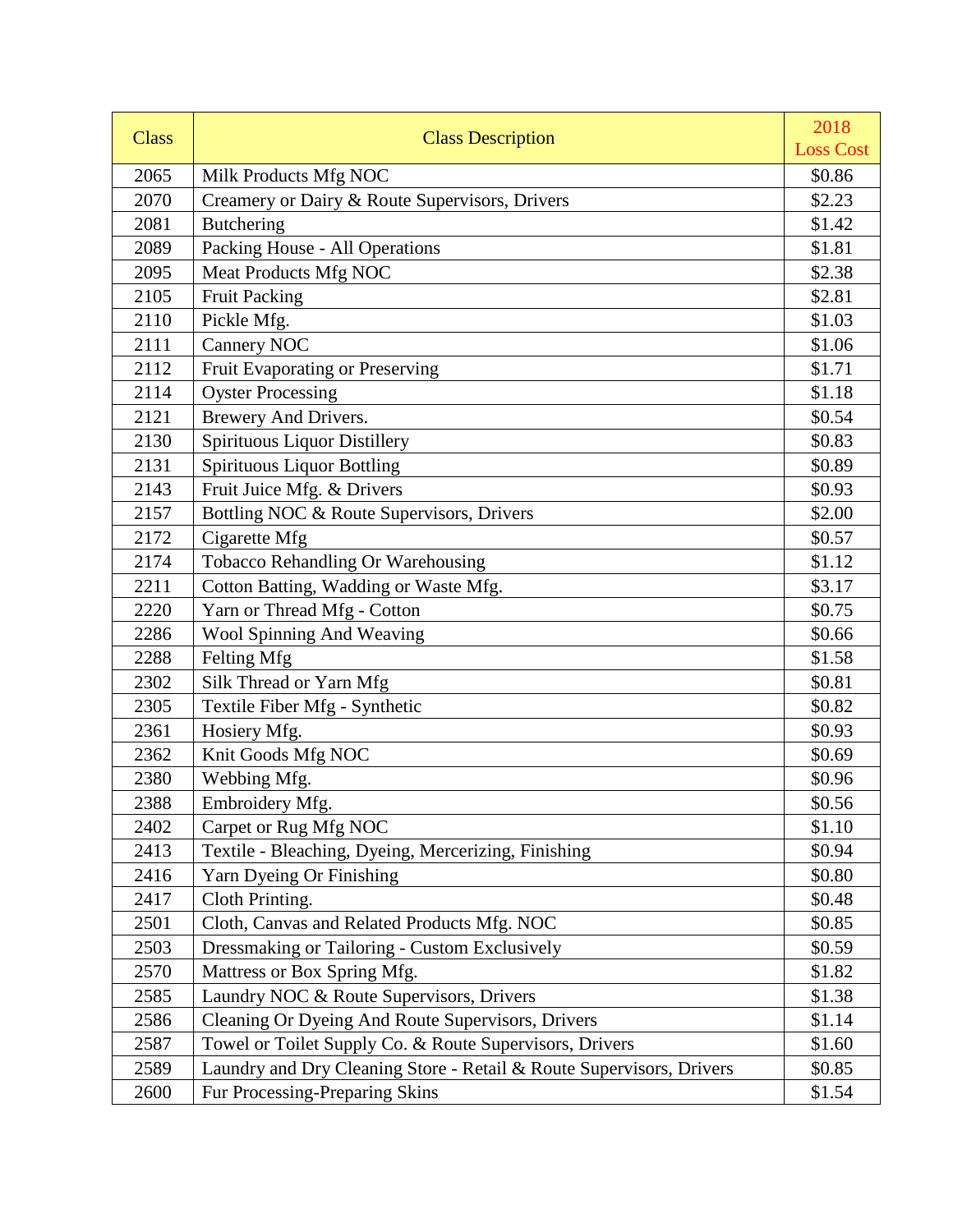| <b>Class</b> | <b>Class Description</b>                                                                               | 2018             |
|--------------|--------------------------------------------------------------------------------------------------------|------------------|
|              |                                                                                                        | <b>Loss Cost</b> |
| 2623         | Tanning                                                                                                | \$3.10           |
| 2651         | Shoe Stock Mfg.                                                                                        | \$0.62           |
| 2660         | Boot or Shoe Mfg. NOC                                                                                  | \$0.93           |
| 2670         | Glove Mfg.-Leather Or Textile                                                                          | \$0.71           |
| 2683         | Luggage Mfg                                                                                            | \$0.85           |
| 2688         | Leather Goods Mfg NOC                                                                                  | \$1.15           |
| 2701         | Logging or Tree Removal-Log Hauling & Drivers                                                          | \$6.67           |
| 2702         | Logging or Tree Removal -Non Mechanized Operations                                                     | \$15.21          |
| 2709         | Logging or Tree Removal: Mechanized Equipment Operators                                                | \$7.46           |
| 2710         | Sawmill                                                                                                | \$3.51           |
| 2714         | Veneer Mfg                                                                                             | \$1.70           |
| 2731         | Planing or Molding Mill                                                                                | \$1.41           |
| 2735         | Barrel Stock Mfg.-Wood                                                                                 | \$1.47           |
| 2759         | Pallet, Box or Box Shook Mfg. Wooden                                                                   | \$2.40           |
| 2790         | <b>Pattern Making NOC</b>                                                                              | \$0.69           |
| 2797         | Manufactured, Modular, Or Prefabricated Home Manufacturing-Shop<br>Work-All Operations & Drivers       | \$1.61           |
| 2799         | Manufactured, Modular, Or Prefabricated Home Setup, Hookup, Or<br><b>Installation At Building Site</b> | \$2.68           |
| 2802         | Carpentry - Shop Only - & Drivers                                                                      | \$1.78           |
| 2835         | <b>Brush or Broom Assembly</b>                                                                         | \$1.14           |
| 2836         | Brush Or Broom Mfg. NOC                                                                                | \$1.03           |
| 2841         | Woodenware Manufacturing NOC                                                                           | \$1.45           |
| 2881         | Furniture Assembly - Wood - From Manufactured Parts                                                    | \$1.20           |
| 2883         | Furniture Mfg - Wood - NOC                                                                             | \$1.21           |
| 2915         | Veneer Products Mfg                                                                                    | \$1.34           |
| 2916         | Veneer Products Mfg - No Veneer Mfg                                                                    | \$1.65           |
| 2923         | Musical Instruments Mfg - Wood NOC                                                                     | \$0.91           |
| 2960         | Wood Preserving & Drivers                                                                              | \$2.15           |
| 3004         | Iron or Steel: Manufacturing: Steelmaking - & Drivers                                                  | \$0.87           |
| 3018         | Iron or Steel: Manufacturing: Rolling Mill & Drivers                                                   | \$1.33           |
| 3022         | Pipe or Tube Mfg NOC & Drivers                                                                         | \$1.83           |
| 3027         | Rolling Mill NOC & Drivers                                                                             | \$1.13           |
| 3028         | Pipe or Tube Mfg - Iron or Steel - & Drivers                                                           | \$1.27           |
| 3030         | Iron or Steel: Fabrication: Ironworks or Steelworks-Shop-Structural &<br>Drivers                       | \$2.58           |
| 3040         | Iron or Steel: Fabrication: Iron Works - Shop - Ornamental - & Drivers                                 | \$2.18           |
| 3041         | Iron or Steel: Fabrication: Iron Works - Shop - Decorative or Artistic -<br>Foundries, Drivers         | \$3.51           |
| 3042         | Elevator Or Escalator Mfg.                                                                             | \$1.67           |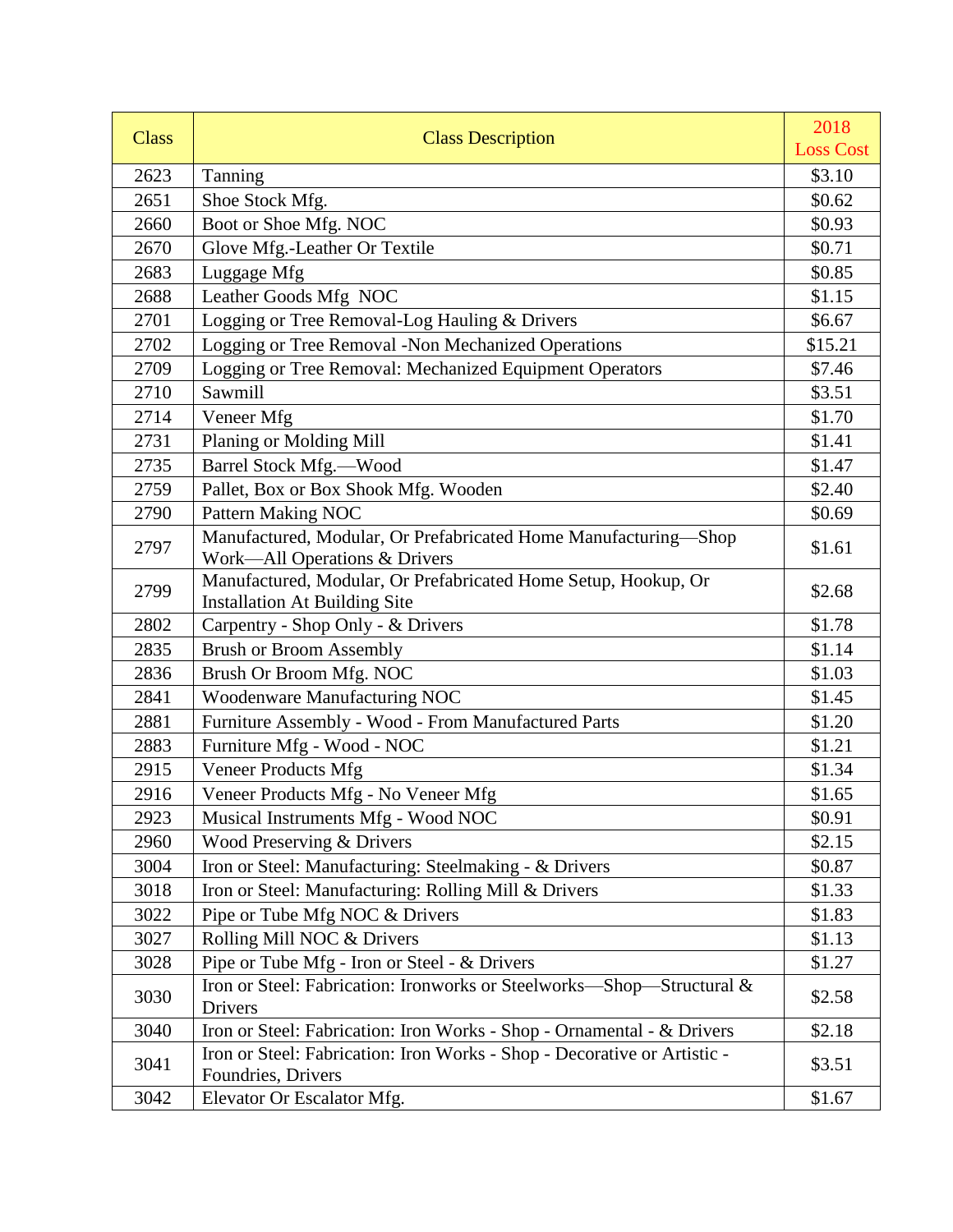| <b>Class</b> | <b>Class Description</b>                                                                                    | 2018             |
|--------------|-------------------------------------------------------------------------------------------------------------|------------------|
|              |                                                                                                             | <b>Loss Cost</b> |
| 3064         | <b>Sign Manufacturing Metal</b>                                                                             | \$1.43           |
| 3076         | Sheet Metal Products Mfg - Shop                                                                             | \$1.26           |
| 3081D        | Foundry - Ferrous - NOC                                                                                     | \$2.75           |
| 3082D        | <b>Foundry Steel Castings</b>                                                                               | \$1.79           |
| 3085D        | Foundry - Nonferrous                                                                                        | \$1.71           |
| 3110         | Forging Work - Drop or Machine                                                                              | \$2.13           |
| 3111         | <b>Blacksmith</b>                                                                                           | \$1.04           |
| 3113         | Tool Mfg - Not Drop or Machine Forged - NOC                                                                 | \$0.78           |
| 3114         | Tool Mfg - Drop or Machine Forged - NOC: Machining or Finishing of<br><b>Tools or Die Making Operations</b> | \$1.18           |
| 3118         | Saw Mfg.                                                                                                    | \$0.79           |
| 3119         | Needle Mfg                                                                                                  | \$0.35           |
| 3122         | Cutlery Mfg NOC                                                                                             | \$0.86           |
| 3126         | Tool Mfg - Agricultural, Construction, Logging, Mining, Oil or Artesian<br>Well                             | \$0.76           |
| 3131         | Button Or Fastener Mfg.-Metal                                                                               | \$1.15           |
| 3132         | Nut or Bolt Mfg.                                                                                            | \$1.14           |
| 3145         | Screw Mfg.                                                                                                  | \$0.90           |
| 3146         | Hardware Mfg. NOC                                                                                           | \$0.96           |
| 3169         | Stove Mfg.                                                                                                  | \$1.14           |
| 3179         | <b>Electrical Apparatus Mfg NOC</b>                                                                         | \$0.80           |
| 3180         | Electric Or Gas Lighting Fixtures Mfg                                                                       | \$1.30           |
| 3188         | Plumbing Supplies Mfg, NOC                                                                                  | \$0.85           |
| 3220         | Can Mfg                                                                                                     | \$0.73           |
| 3224         | Enamel or Agate Ware Mfg.                                                                                   | \$1.41           |
| 3227         | Aluminum Ware Mfg.                                                                                          | \$1.19           |
| 3240         | Wire Rope or Cable Mfg.-Iron or Steel                                                                       | \$0.95           |
| 3241         | Wire Drawing-Iron Or Steel.                                                                                 | \$1.27           |
| 3255         | Wire Cloth Mfg                                                                                              | \$0.94           |
| 3257         | Wire Goods Mfg. NOC                                                                                         | \$1.22           |
| 3270         | Eyelet Mfg.                                                                                                 | \$1.06           |
| 3300         | Bed Spring or Wire Mattress Mfg.                                                                            | \$1.78           |
| 3303         | Spring Mfg.                                                                                                 | \$1.33           |
| 3307         | Heat-Treating-Metal                                                                                         | \$1.43           |
| 3315         | <b>Brass or Copper Goods Mfg</b>                                                                            | \$1.42           |
| 3334         | Tin Foil Mfg.                                                                                               | \$1.02           |
| 3336         | Type Foundry                                                                                                | \$1.22           |
| 3365         | Welding or Cutting NOC & Drivers                                                                            | \$2.31           |
| 3372         | Electroplating                                                                                              | \$1.88           |
| 3373         | Galvanizing or Tinning - Not Electrolytic                                                                   | \$1.54           |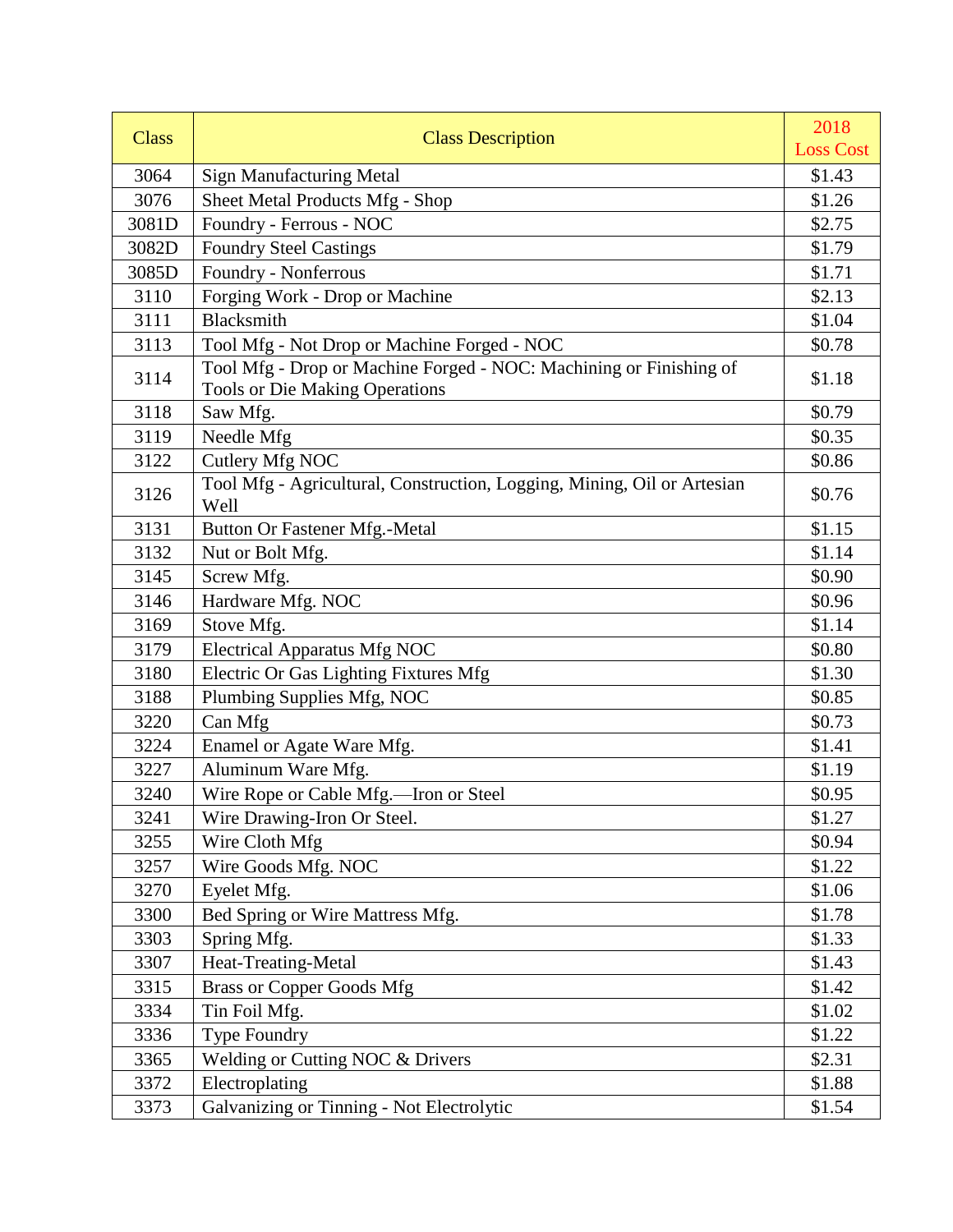| <b>Class</b> | <b>Class Description</b>                                         | 2018             |
|--------------|------------------------------------------------------------------|------------------|
|              |                                                                  | <b>Loss Cost</b> |
| 3383         | Jewelry Mfg.                                                     | \$0.63           |
| 3385         | Watch Mfg                                                        | \$0.34           |
| 3400         | Metal Stamped Goods Mfg NOC                                      | \$1.29           |
| 3507         | <b>Construction or Agricultural Machinery Mfg</b>                | \$1.53           |
| 3515         | Textile Machinery Mfg.                                           | \$0.99           |
| 3548         | Printing Or Bookbinding Machine Mfg                              | \$0.50           |
| 3559         | Confection Machine Mfg.                                          | \$1.09           |
| 3574         | Computing, Recording or Office Machine Mfg, NOC                  | \$0.58           |
| 3581         | <b>Fuel Injection Device Mfg</b>                                 | \$0.39           |
| 3612         | Pump Mfg.                                                        | \$1.02           |
| 3620         | Boiler making                                                    | \$1.63           |
| 3629         | Precision Machined Parts Mfg. NOC                                | \$0.59           |
| 3632         | Machine Shop NOC                                                 | \$1.44           |
| 3634         | Valve Mfg                                                        | \$0.80           |
| 3635         | Gear Mfg or Grinding                                             | \$1.12           |
| 3638         | <b>Ball Or Roller Bearing Mfg</b>                                | \$0.67           |
| 3642         | Battery Mfg. - Dry                                               | \$0.65           |
| 3643         | Electric Power or Transmission Equipment Mfg.                    | \$1.05           |
| 3647         | <b>Battery Mfg - Storage</b>                                     | \$0.98           |
| 3648         | Automotive Lighting, Ignition, or Starting Apparatus Mfg. NOC    | \$0.58           |
| 3681         | Television, Radio, Telephone or Telecommunication Device Mfg NOC | \$0.32           |
| 3685         | Instrument Mfg, NOC                                              | \$0.42           |
| 3719         | Oil Still Erection Or Repair                                     | \$0.55           |
| 3724         | Machinery or Equipment Erection or Repair NOC & Drivers          | \$2.06           |
| 3726         | Boiler Installation or Repair - Steam                            | \$1.49           |
| 3803         | Automobile Wheel Mfg.-Metal-Not Cast                             | \$0.82           |
| 3807         | <b>Automobile Radiator Mfg</b>                                   | \$0.95           |
| 3808         | <b>Automobile Mfg or Assembly</b>                                | \$1.36           |
| 3821         | Automobile Recycling & Drivers                                   | \$2.75           |
| 3822         | Automobile, Bus, Truck or Trailer Body Mfg: Die Pressed Steel    | \$1.38           |
| 3824         | Automobile, Bus, Truck or Trailer Body Mfg: NOC                  | \$1.75           |
| 3826         | Aircraft Engine Mfg.                                             | \$0.37           |
| 3827         | Automobile Engine Mfg.                                           | \$0.83           |
| 3830         | Airplane Mfg.                                                    | \$0.53           |
| 3851         | Motorcycle Mfg. Or Assembly                                      | \$1.14           |
| 3865         | Baby Carriage Mfg.                                               | \$0.66           |
| 3881         | Car Mfg. - Railroad - & Drivers                                  | \$1.75           |
| 4000         | Sand or Gravel Digging & Drivers                                 | \$2.07           |
| 4021         | Brick or Clay Products Mfg. NOC & Drivers                        | \$1.91           |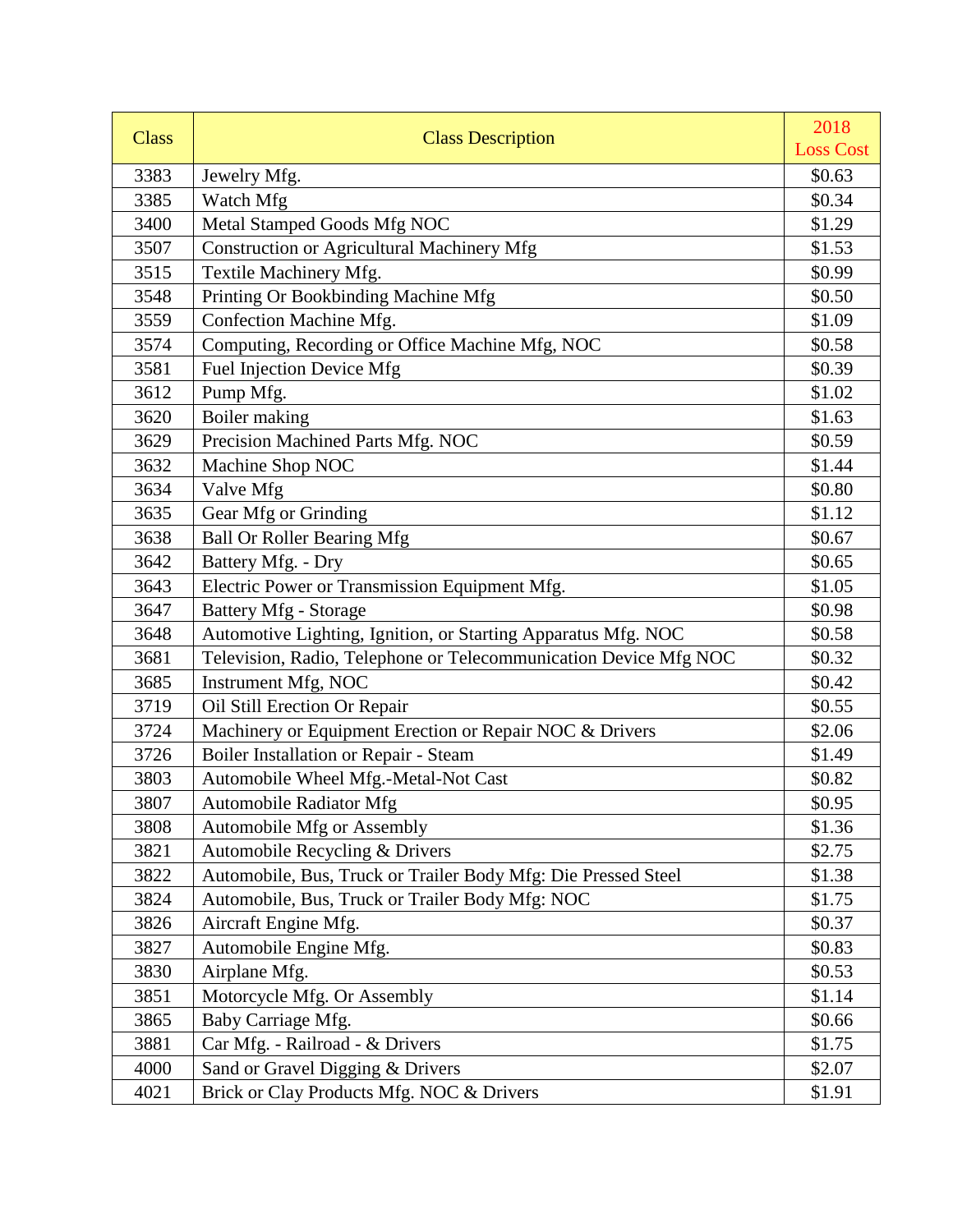| <b>Class</b> | <b>Class Description</b>                                                            | 2018             |
|--------------|-------------------------------------------------------------------------------------|------------------|
|              |                                                                                     | <b>Loss Cost</b> |
| 4024D        | Refractory Products Mfg & Drivers                                                   | \$1.26           |
| 4034         | Concrete Products Mfg & Drivers                                                     | \$2.55           |
| 4036         | Plasterboard or Plaster Block Mfg. & Drivers                                        | \$0.95           |
| 4038         | Plaster Statuary or Ornament Mfg.                                                   | \$1.28           |
| 4062         | Pottery Mfg: Porcelain Ware-Mechanical Press Forming                                | \$1.11           |
| 4101         | Glass Mfg - & Drivers                                                               | \$1.20           |
| 4109         | Integrated Circuit Mfg.                                                             | \$0.21           |
| 4110         | Electric Bulb Mfg.                                                                  | \$0.37           |
| 4111         | Glassware Mfg. - No Automatic Blowing Machines                                      | \$1.50           |
| 4113X        | Glass Mfg. - Cut                                                                    | \$1.30           |
| 4114         | Glassware Mfg NOC                                                                   | \$1.35           |
| 4130         | <b>Glass Merchant</b>                                                               | \$1.58           |
| 4131         | Mirror Mfg.                                                                         | \$1.61           |
| 4133         | Cathedral or Art Glass Window Mfg.                                                  | \$1.19           |
| 4149         | <b>Optical Goods Mfg. NOC</b>                                                       | \$0.31           |
| 4206         | Pulp Mfg - Ground Wood Process                                                      | \$0.99           |
| 4207         | <b>Pulp Mfg - Chemical Process</b>                                                  | \$0.65           |
| 4239         | Paper Mfg                                                                           | \$1.07           |
| 4240         | Box Mfg. - Set-Up Paper                                                             | \$1.22           |
| 4243         | Box Mfg. - Folding Paper - NOC                                                      | \$1.03           |
| 4244         | Corrugated or Fiberboard Container Mfg.                                             | \$1.06           |
| 4250         | Paper Coating                                                                       | \$0.71           |
| 4251         | Stationery Mfg.                                                                     | \$1.13           |
| 4263         | Fiber Goods Mfg                                                                     | \$0.91           |
| 4273         | Bag Mfg - Plastic or Paper                                                          | \$0.98           |
| 4279         | Paper Goods Mfg NOC                                                                 | \$0.93           |
| 4283         | Building or Roofing Paper or Felt Preparation - No Installation                     | \$0.72           |
| 4299         | Printing                                                                            | \$0.98           |
| 4304         | <b>Newspaper Publishing</b>                                                         | \$1.83           |
| 4307         | Bookbinding                                                                         | \$0.70           |
| 4351         | Photoengraving                                                                      | \$0.38           |
| 4352         | Engraving                                                                           | \$0.65           |
| 4360         | Motion Picture: Development Of Negatives, Printing And All Subsequent<br>Operations | \$0.42           |
| 4361         | Photographer - All Employees & Clerical, Salespersons, Drivers                      | \$0.43           |
| 4410         | Rubber Goods Mfg NOC                                                                | \$1.35           |
| 4420         | Rubber Tire Mfg                                                                     | \$1.57           |
| 4431         | Magnetic And Optical Recording Media Mfg                                            | \$0.62           |
| 4432         | Pen Mfg                                                                             | \$0.51           |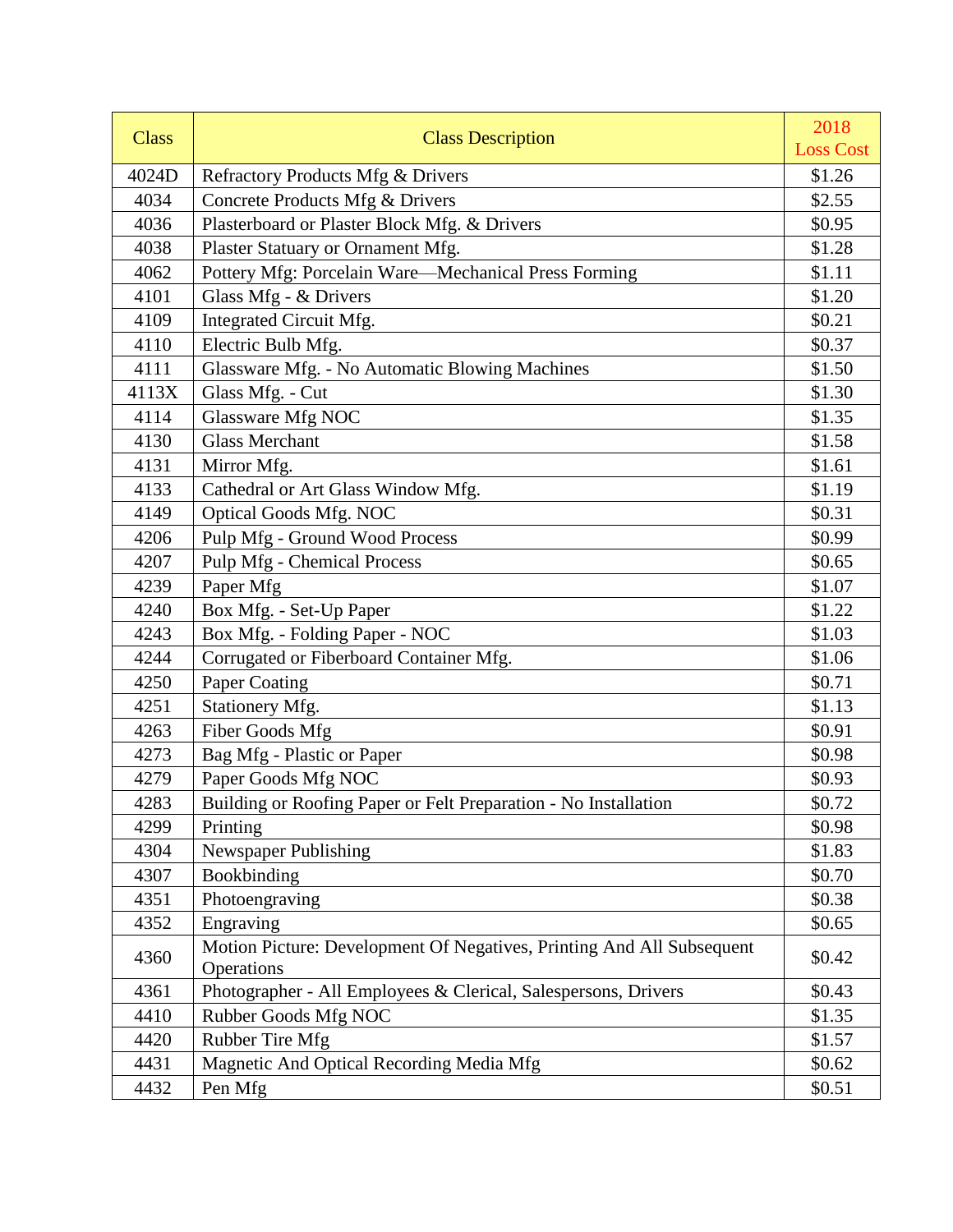| <b>Class</b> | <b>Class Description</b>                                                                          | 2018<br><b>Loss Cost</b> |
|--------------|---------------------------------------------------------------------------------------------------|--------------------------|
| 4452         |                                                                                                   | \$1.06                   |
| 4459         | Plastics Mfg - Fabricated Products NOC                                                            | \$0.87                   |
| 4470         | Plastics Mfg Sheets, Rods, or Tubes<br>Cable Mfg.-Insulated Electrical                            | \$1.23                   |
| 4484         |                                                                                                   | \$0.91                   |
|              | Plastics Manufacturing: Molded Products NOC                                                       |                          |
| 4493         | Fabric Coating or Impregnating NOC                                                                | \$1.07                   |
| 4511         | <b>Analytical Chemist</b>                                                                         | \$0.28                   |
| 4557         | Ink Mfg.                                                                                          | \$0.71                   |
| 4558         | Paint Mfg                                                                                         | \$0.62                   |
| 4568         | Salt, Borax or Potash Producing or Refining & Drivers                                             | \$0.91                   |
| 4581         | Phosphate Works And Drivers                                                                       | \$0.37                   |
| 4583         | Fertilizer Mfg & Drivers                                                                          | \$2.97                   |
| 4611         | Drug, Medicine or Pharmaceutical Preparation, Compounding or Blending -<br>No Mfg. Of Ingredients | \$0.30                   |
| 4635         | Oxygen or Hydrogen Mfg & Drivers                                                                  | \$1.36                   |
| 4653         | Glue Mfg & Drivers                                                                                | \$0.59                   |
| 4665         | Rendering Works NOC & Drivers                                                                     | \$2.75                   |
| 4670         | Cottonseed Oil Mfg.-Mechanical And Drivers                                                        | \$2.71                   |
| 4683         | Oil Mfg. - Vegetable - NOC                                                                        | \$1.47                   |
| 4686         | Oil Mfg.-Vegetable-Solvent Extraction Process                                                     | \$0.96                   |
| 4692         | Dental Laboratory                                                                                 | \$0.26                   |
| 4693         | Pharmaceutical or Surgical Goods Mfg. NOC                                                         | \$0.35                   |
| 4703         | <b>Corn Products Mfg</b>                                                                          | \$0.83                   |
| 4717         | <b>Butter Substitute Mfg</b>                                                                      | \$0.86                   |
| 4720         | Soap or Synthetic Detergent Mfg.                                                                  | \$0.88                   |
| 4740         | Oil Refining - Petroleum - & Drivers                                                              | \$0.39                   |
| 4741         | Asphalt or Tar Distilling or Refining & Drivers                                                   | \$0.88                   |
| 4751         | <b>Synthetic Rubber Mfg</b>                                                                       | \$0.59                   |
| 4771N        | Explosives or Ammunition Mfg: NOC & Drivers                                                       | \$1.21                   |
| 4777         | <b>Explosives Distributors &amp; Drivers</b>                                                      | \$2.93                   |
| 4825         | Drug, Medicine or Pharmaceutical Preparation Mfg. - Includes Mfg. Of<br>Ingredients               | \$0.33                   |
| 4828         | Chemical Blending or Mixing NOC - All Operations and Drivers                                      | \$0.69                   |
| 4829         | Chemical Manufacturing NOC - All Operations & Drivers-INCLUDES<br><b>BLENDING OR MIXING</b>       | \$0.50                   |
| 4902         | Sporting Goods Mfg. NOC                                                                           | \$1.12                   |
| 4923         | Photographic Supplies Mfg.                                                                        | \$0.38                   |
| 5020         | Ceiling Installation - Suspended Acoustical Grid Type                                             | \$2.72                   |
| 5022         | <b>Masonry NOC</b>                                                                                | \$3.35                   |
| 5037         | Painting: Metal Structures - Over Two Stories in Height - & Drivers                               | \$6.56                   |
| 5040         | Iron or Steel: Erection - Frame Structures                                                        | \$2.95                   |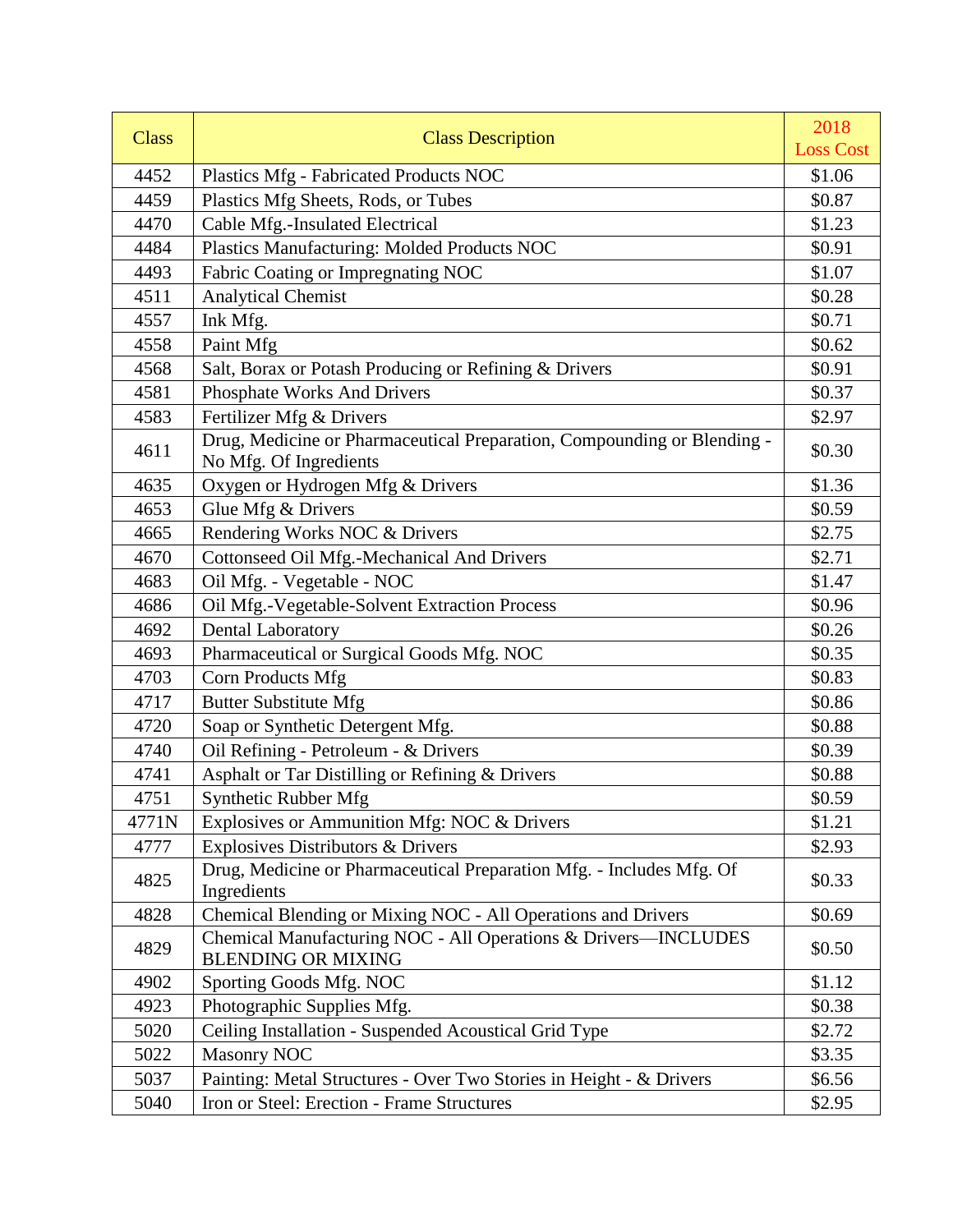| <b>Class</b> | <b>Class Description</b>                                                                                        | 2018<br><b>Loss Cost</b> |
|--------------|-----------------------------------------------------------------------------------------------------------------|--------------------------|
| 5057         | Iron or Steel: Erection NOC                                                                                     | \$1.59                   |
| 5059         | Iron or Steel: Erection - Frame Structures Not Over Two Stories in Height                                       | \$6.50                   |
| 5102         | Door, Door Frame or Sash Erection - Metal or Metal Covered                                                      | \$2.24                   |
| 5146         | Furniture or Fixtures Installation - Portable - NOC                                                             | \$2.89                   |
| 5160         | <b>Elevator Erection or Repair</b>                                                                              | \$1.03                   |
| 5183         | Plumbing NOC & Drivers                                                                                          | \$1.08                   |
| 5188         | Automatic Sprinkler Installation & Drivers                                                                      | \$1.25                   |
| 5190         | Electrical Wiring - Within Buildings & Drivers                                                                  | \$1.10                   |
| 5191         | Office Machine Installation, Inspection, Adjustment or Repair                                                   | \$0.30                   |
|              | Vending or Coin Operated Machines - Installation, Service or Repair &                                           |                          |
| 5192         | Salespersons, Drivers                                                                                           | \$1.11                   |
| 5213         | <b>Concrete Construction NOC</b>                                                                                | \$2.06                   |
| 5215         | Concrete Work - Incidental to the Construction of Private Residence                                             | \$2.22                   |
| 5221         | Concrete or Cement Work - Floors, Driveways, Yards or Sidewalks &<br>Drivers                                    | \$1.74                   |
| 5222         | Concrete Construction in Connection with Bridges or Culverts                                                    | \$3.59                   |
| 5223         | Swimming Pool Construction - Not Iron or Steel - & Drivers                                                      | \$2.29                   |
| 5348         | Ceramic Tile, Indoor Stone, Marble, or Mosaic Work                                                              | \$1.65                   |
| 5402         | <b>Hothouse Erection-All Operations</b>                                                                         | \$1.71                   |
| 5403         | Carpentry NOC.                                                                                                  | \$3.05                   |
| 5437         | Carpentry - Installation of Cabinet Work or Interior Trim                                                       | \$2.33                   |
| 5443         | Lathing & Drivers                                                                                               | \$1.57                   |
| 5445         | Wallboard Installation within Buildings & Drivers                                                               | \$2.74                   |
| 5462         | Glazier - Away From Shop & Drivers                                                                              | \$3.18                   |
| 5472         | Asbestos Contractor - Pipe and Boiler Work Exclusively & Drivers                                                | \$3.00                   |
| 5473         | Asbestos Contractor - NOC & Drivers                                                                             | \$3.11                   |
| 5474         | Painting or Paperhanging NOC & Shop Operations, Drivers                                                         | \$2.55                   |
| 5478         | Floor Covering Installation—Resilient Flooring—Carpet and Laminate<br>Flooring                                  | \$1.69                   |
| 5479         | <b>Insulation Work NOC &amp; Drivers</b>                                                                        | \$2.11                   |
| 5480         | Plastering NOC & Drivers                                                                                        | \$2.31                   |
| 5491         | Paperhanging & Drivers                                                                                          | \$0.75                   |
| 5506         | Street or Road Construction: Paving or Repaving & Drivers                                                       | \$4.90                   |
| 5507         | Street or Road Construction: Subsurface Work & Drivers                                                          | \$1.83                   |
| 5508D        | Telephone or Cable TV Line Installation - Contractors, Overhead & Drivers                                       | \$2.48                   |
| 5535         | Awning Erection-Metal-Erection of Metal Awnings Exclusively & Drivers                                           | \$2.96                   |
| 5537         | Heating, Ventilation, Air-Conditioning and Refrigeration Systems-<br>Installation, Service and Repair & Drivers | \$1.72                   |
| 5551         | Roofing - All Kinds & Drivers                                                                                   | \$7.23                   |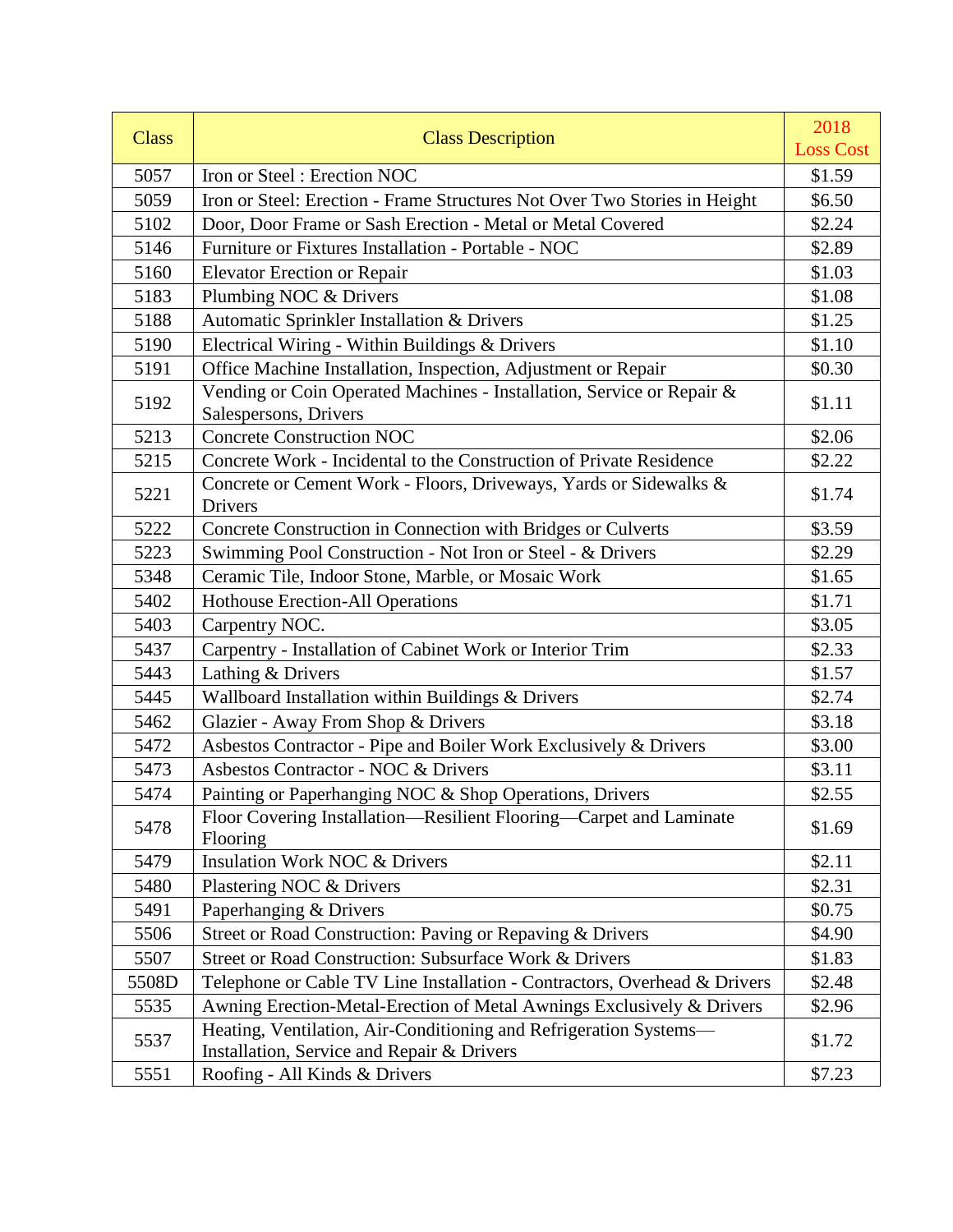| <b>Class</b> | <b>Class Description</b>                                                                                   | 2018<br><b>Loss Cost</b> |
|--------------|------------------------------------------------------------------------------------------------------------|--------------------------|
| 5606         | Contractor-Project Manager, Construction Executive, Construction<br>Manager or Construction Superintendent | \$0.54                   |
| 5610         | <b>Cleaners-Debris Removal</b>                                                                             | \$2.16                   |
| 5645         | Carpentry - Detached One or Two Family Dwellings                                                           | \$5.05                   |
| 5703         | <b>Building Raising or Moving</b>                                                                          | \$4.93                   |
| 5705         | Salvage Operation-No Wrecking Or Any Structural Operations                                                 | \$6.34                   |
| 5951         | Serum, Anti-Toxin Or Virus Mfg. And Drivers                                                                | \$0.16                   |
| 6003         | Pile Driving                                                                                               | \$2.79                   |
| 6005         | Jetty or Breakwater Construction - All Operations to Completion & Drivers                                  | \$1.62                   |
| 6018         | Dam or Lock Construction: Earth Moving or Placing - All Operations &<br>Drivers                            | \$0.89                   |
| 6045         | Levee Construction-All Operations To Completion And Drivers                                                | \$2.61                   |
| 6204         | Drilling NOC & Drivers                                                                                     | \$2.86                   |
| 6206         | Oil Or Gas Well: Cementing And Drivers                                                                     | \$1.21                   |
| 6213         | Oil or Gas Well: Specialty Tool Operation NOC - By Contractor - All<br>Employees & Drivers                 | \$0.74                   |
| 6214         | Oil Or Gas Well: Perforating Of Casing-All Employees And Drivers                                           | \$0.80                   |
| 6216         | Oil or Gas Lease Work NOC-by Contractor & Drivers                                                          | \$1.96                   |
| 6217         | <b>Excavation &amp; Drivers</b>                                                                            | \$1.56                   |
| 6229         | Irrigation or Drainage System Construction & Drivers                                                       | \$2.18                   |
| 6233         | Oil or Gas Pipeline construction & Drivers                                                                 | \$1.36                   |
| 6235         | Oil or Gas Well: Drilling or Redrilling & Drivers                                                          | \$2.92                   |
| 6236         | Oil or Gas Well: Installation or Recovery of Casing & Drivers                                              | \$2.59                   |
| 6237         | Oil or Gas Well: Instrument Logging or Survey Work & Drivers                                               | \$0.77                   |
| 6251D        | Tunneling - Not Pneumatic - All Operations                                                                 | \$2.44                   |
| 6252D        | <b>Shaft Sinking - All Operations</b>                                                                      | \$2.50                   |
| 6306         | Sewer Construction - All Operations & Drivers                                                              | \$1.98                   |
| 6319         | Gas Main or Connection Construction & Drivers                                                              | \$1.22                   |
| 6325         | Conduit Construction - For Cables or Wires - & Drivers                                                     | \$2.11                   |
| 6400         | Fence Erection - Metal                                                                                     | \$2.57                   |
| 6503         | Potato Chip, Popcorn & Snack Chip Mfg. NOC                                                                 | \$0.81                   |
| 6504         | Food Sundries Mfg NOC                                                                                      | \$1.25                   |
| 6702M*       | Railroad Construction-All Operations Including Clerical, Salespersons And<br>Drivers-Program I             | \$1.98                   |
| 6703M*       | Railroad Construction-All Operations Including Clerical, Salespersons And<br>Drivers-Program II            | \$3.46                   |
| 6704M*       | Railroad Construction-All Operations Including Clerical, Salespersons And<br>Drivers-Program II State Act  | \$2.20                   |
| 6801F        | Boatbuilding-Wood-NOC And Drivers.                                                                         | \$2.82                   |
| 6811         | Boatbuilding-Wood-NOC And Drivers                                                                          | \$2.32                   |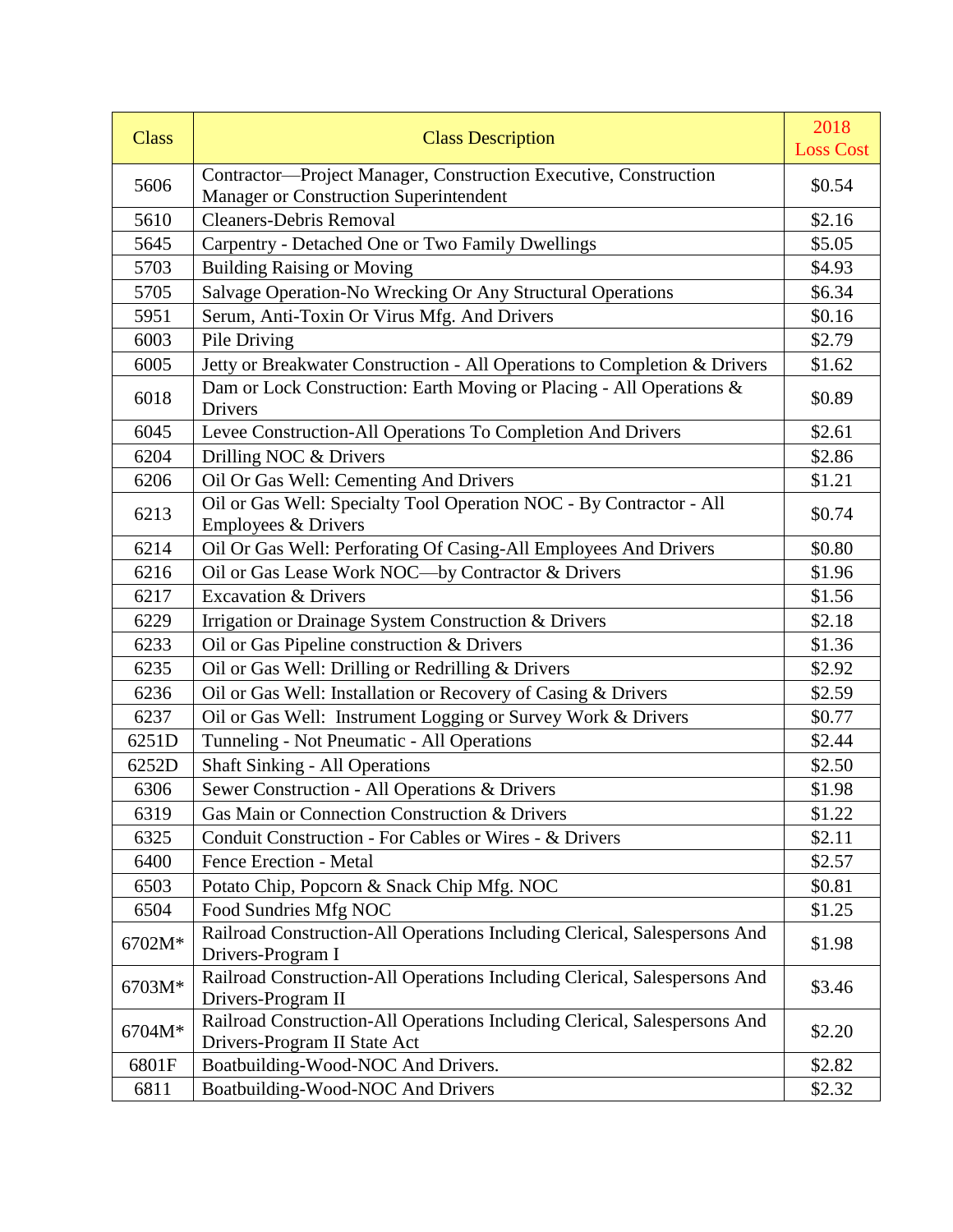| <b>Class</b> | <b>Class Description</b>                                                                                            | 2018             |
|--------------|---------------------------------------------------------------------------------------------------------------------|------------------|
|              |                                                                                                                     | <b>Loss Cost</b> |
| 6824F        | <b>Boatbuilding Or Repair And Drivers</b>                                                                           | \$7.58           |
| 6826F        | <b>Marina And Drivers</b>                                                                                           | \$6.11           |
| 6834         | Boatbuilding or Repair & Drivers - Coverage Under State Act Only                                                    | \$1.48           |
| 6836         | Marina & Drivers - Coverage Under State Act Only                                                                    | \$1.50           |
| 6843F        | Shipbuilding-Iron Or Steel-NOC And Drivers                                                                          | \$6.52           |
| 6845F        | Shipbuilding-Naval And Drivers                                                                                      | \$5.07           |
| 6854         | Shipbuilding-Iron Or Steel-NOC And Drivers                                                                          | \$2.10           |
| 6872F        | Ship Repair Conversion-All Operations And Drivers                                                                   | \$8.26           |
| 6874F        | Painting: Ship Hulls                                                                                                | \$13.50          |
| 6882         | Ship Repair Conversion-All Operations & Drivers. Coverage Under State<br>Act Only                                   | \$1.43           |
| 6884         | Painting Ship Hulls: Coverage Under State Act Only                                                                  | \$2.76           |
| 7016M        | Vessels NOC - Coverage Under Admiralty Law: Program I                                                               | \$1.15           |
| 7024M        | Vessels NOC - Coverage Under Admiralty Law: Program II - State Act<br><b>Benefits</b>                               | \$1.28           |
| 7038M        | Boat Livery - Boat Under 15 Tons - Program I                                                                        | \$2.68           |
| 7046M        | Vessels-Not Self-Propelled-Program I                                                                                | \$3.43           |
| 7047M        | Vessels-NOC                                                                                                         | \$2.01           |
| 7050M        | Boat Livery-Boats Under 15 Tons                                                                                     | \$4.68           |
| 7090M        | Boat Livery - Boat Under 15 Tons - Program II State Act Benefits                                                    | \$2.98           |
| 7098M        | Vessels-Not Self-Propelled-Program II                                                                               | \$3.81           |
| 7099M        | Vessels-Not Self-Propelled-Program II                                                                               | \$5.98           |
| 7133         | Railroad Operation, NOC All Employees & Drivers                                                                     | \$1.37           |
| 7151M        | Railroad Operation-All Employees Including Drivers-Program I                                                        | \$1.66           |
| 7152M        | Railroad Operation-All Employees Including Drivers-Program II                                                       | \$2.90           |
| 7153M        | Railroad Operation-All Employees Including Drivers-Program II                                                       | \$1.85           |
| 7219         | Trucking: NOC-All Employees & Drivers                                                                               | \$2.79           |
| 7222         | Trucking: Oil Field Equipment-All Employees And Drivers                                                             | \$2.81           |
| 7225         | Automobile Towing & Drivers                                                                                         | \$2.33           |
| 7230         | Trucking Parcel or Package Delivery-All Employees & Drivers                                                         | \$3.40           |
| 7231         | Mail, Parcel, or Package Delivery and Courier or Messenger Service<br>Companies—All Employees & Drivers             | \$4.00           |
| 7232         | Trucking: Mail, Parcel or Package Delivery - Under Contract with the US<br>Postal Service - All Employees & Drivers | \$3.30           |
| 7309F        | Stevedoring: NOC                                                                                                    | \$7.07           |
| 7313F        | Coal Dock Operation And Stevedoring                                                                                 | \$3.16           |
| 7317F        | Stevedoring: By Hand Or Hand Trucks Exclusively                                                                     | \$6.76           |
| 7327F        | <b>Stevedoring: Containerized Freight And Drivers</b>                                                               | \$13.56          |
| 7333M        | Dredging - All Types - Coverage Under Admiralty Law: Program I                                                      | \$1.34           |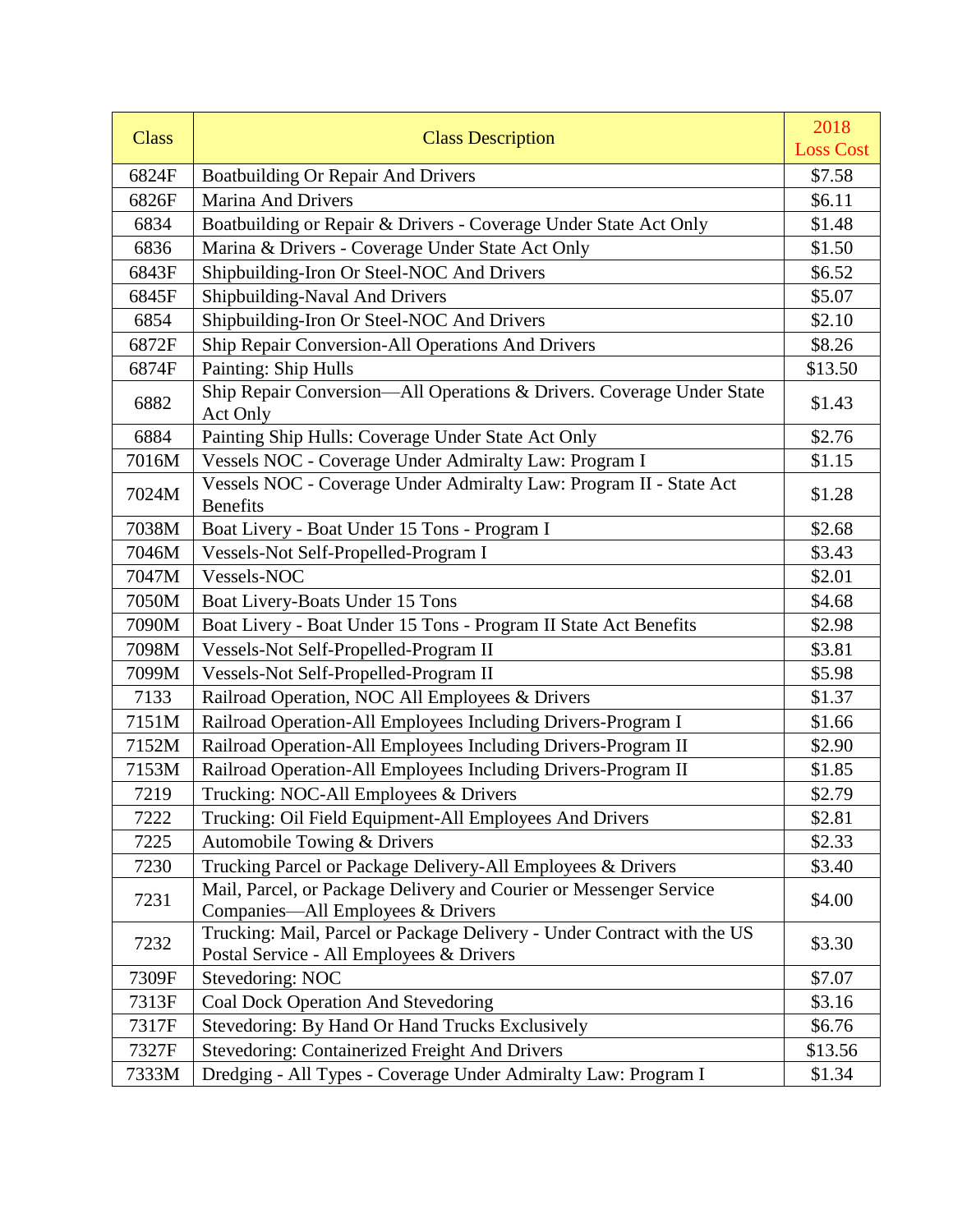| <b>Class</b> | <b>Class Description</b>                                                                       | 2018<br><b>Loss Cost</b> |
|--------------|------------------------------------------------------------------------------------------------|--------------------------|
| 7335M        | Dredging - All Types - Coverage Under Admiralty Law: Program II - State<br><b>Act Benefits</b> | \$1.49                   |
| 7337M        | Dredging-All Types                                                                             | \$2.34                   |
| 7350F        | Freight Handling NOC                                                                           | \$10.83                  |
| 7360         | Freight Handling NOC - Coverage Under State Act Only                                           | \$1.88                   |
| 7370         | Taxicab Co.: All Other Employees & Drivers                                                     | \$1.87                   |
| 7380         | Drivers, Chauffeurs, Messengers, and Their Helpers NOC - Commercial                            | \$1.55                   |
| 7382         | Bus Co.: All Other Employees & Drivers                                                         | \$1.83                   |
| 7390         | Beer or Ale Dealer - Wholesale & Drivers                                                       | \$2.04                   |
| 7394M        | Diving - Marine - Coverage Under Admiralty Law: Program I                                      | \$1.72                   |
| 7395M        | Diving - Marine - Coverage Under Admiralty Law: Program II - State Act<br><b>Benefits</b>      | \$1.91                   |
| 7398M        | Diving-Marine-Program II                                                                       | \$3.00                   |
| 7402         | Aviation-Air Traffic Controllers Under Contract with the FAA                                   | \$0.08                   |
| 7403         | Aviation—All Other Employees & Drivers                                                         | \$1.67                   |
| 7405N        | Aviation-Air Carrier-Scheduled, Commuter, or Supplemental-Flying<br>Crew                       | \$0.55                   |
| 7420         | Aviation-Stunt Flying, Racing, or Parachute Jumping-Flying Crew                                | \$3.92                   |
| 7421         | Aviation—Transportation of Personnel in Conduct of Employer's<br>Business—Flying Crew          | \$0.56                   |
| 7422         | Aviation-NOC-Other Than Helicopters-Flying Crew                                                | \$0.94                   |
| 7425         | <b>Aviation-Helicopters-Flying Crew</b>                                                        | \$0.90                   |
| 7431N        | Aviation-Air Charter or Air Taxi-Flying Crew                                                   | \$0.43                   |
| 7445N        | Non-ratable code for 7405                                                                      | \$0.30                   |
| 7453N        | Non-ratable code for 7431                                                                      | \$0.23                   |
| 7502         | Gas Co - Natural Gas - Local Distribution & Drivers                                            | \$0.98                   |
| 7515         | Oil or Gas Pipeline Operation & Drivers                                                        | \$0.54                   |
| 7520         | <b>Waterworks Operation &amp; Drivers</b>                                                      | \$1.52                   |
| 7538         | Electric Light or Power Line Construction & Drivers                                            | \$2.68                   |
| 7539         | Electric Light or Power Co. NOC - All Employees & Drivers                                      | \$0.60                   |
| 7540         | Electric Light or Power Cooperative - REA Projects Only - All Employees<br>& Drivers           | \$1.38                   |
| 7580         | Sewage Disposal Plant Operation & Drivers                                                      | \$1.41                   |
| 7590         | Garbage Works                                                                                  | \$1.27                   |
| 7600         | Telephone or Telegraph Co.: All Other Employees & Drivers                                      | \$1.81                   |
| 7605         | Burglar Alarm Installation or Repair & Drivers                                                 | \$0.87                   |
| 7610         | Radio or Television Broadcasting Station - all employees & Clerical,<br>Drivers                | \$0.20                   |
| 7705         | Ambulance Service and EMS Providers & Drivers                                                  | \$3.08                   |
| 7710         | Firefighters & Drivers                                                                         | \$1.44                   |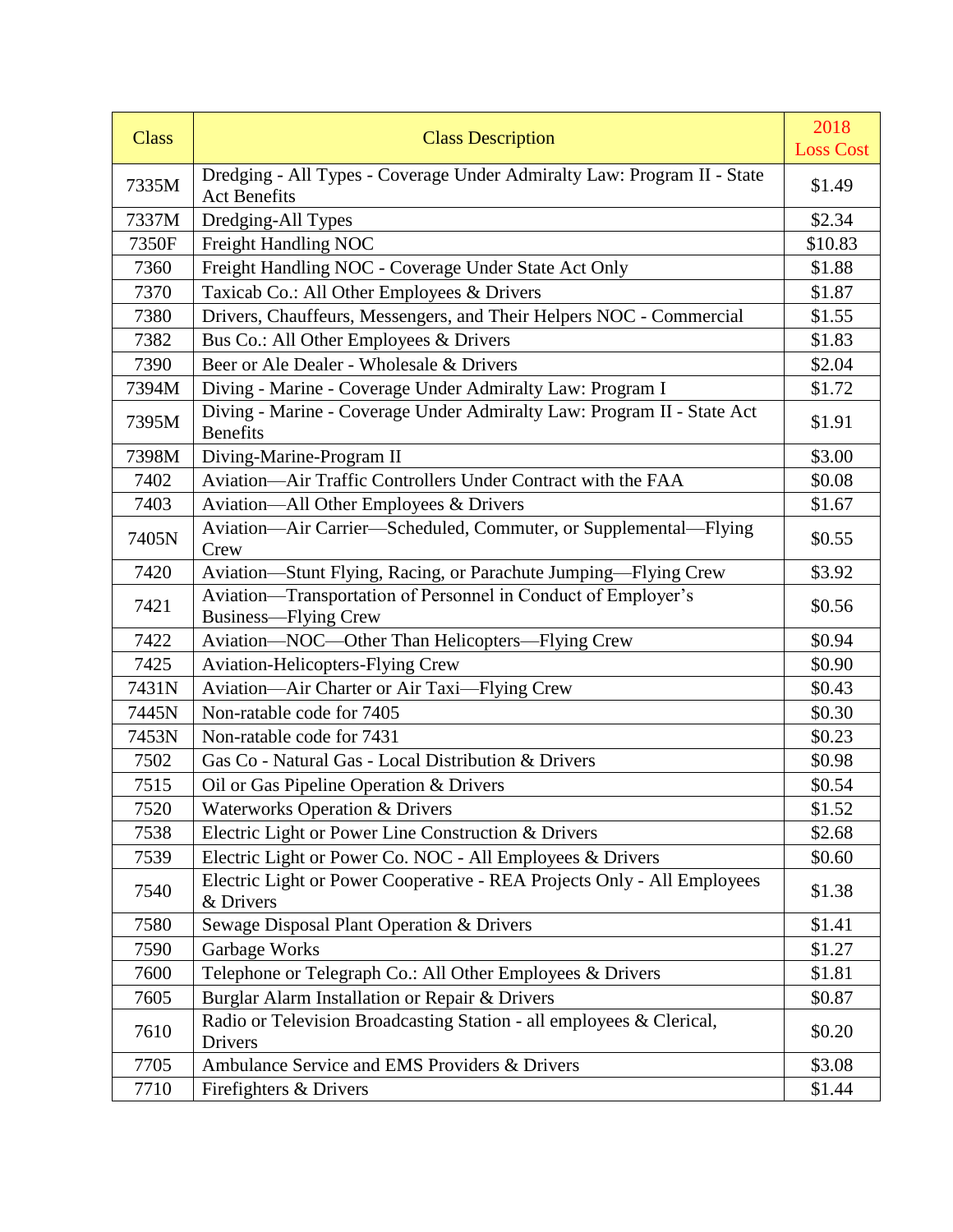| <b>Class</b> | <b>Class Description</b>                                                                           | 2018<br><b>Loss Cost</b> |
|--------------|----------------------------------------------------------------------------------------------------|--------------------------|
|              |                                                                                                    |                          |
| 7711X*       | Firefighters & Drivers-Volunteer                                                                   | \$4.71                   |
| 7720         | Police Officers & Drivers<br>Railroad Construction: Laying or Relaying of Tracks or Maintenance of | \$1.45                   |
| 7855         | Way by Contractor-No Work on Elevated Railroads & Drivers                                          | \$1.63                   |
| 8001         | Store Florist & Drivers                                                                            | \$0.86                   |
| 8002         | Automobile Rental Co.: All Other Employees & Counter Personnel, Drivers                            | \$0.80                   |
| 8006         | Gasoline Station: Self Service and Convenience / Grocery - Retail                                  | \$0.75                   |
| 8008         | Store: Clothing, Wearing Apparel or Dry Goods - Retail                                             | \$0.41                   |
| 8010         | <b>Store: Hardware</b>                                                                             | \$0.76                   |
| 8013         | Store: Jewelry                                                                                     | \$0.16                   |
| 8015         | Quick Printing—Copying Or Duplicating Service—All Employees &<br>Clerical, Salespersons, Drivers   | \$0.31                   |
| 8017         | <b>Store: Retail NOC</b>                                                                           | \$0.46                   |
| 8018         | <b>Store: Wholesale NOC</b>                                                                        | \$1.09                   |
| 8021         | Store Meat, Fish or Poultry Dealer-Wholesale                                                       | \$1.17                   |
| 8031         | Store: Meat, Fish or Poultry - Retail                                                              | \$1.02                   |
| 8032         | Store Clothing, Wearing Apparel, or Dry Goods-Wholesale                                            | \$0.81                   |
| 8033         | Store: Meat, Grocery and Provision Stores Combined - Retail NOC                                    | \$0.71                   |
| 8037         | Store-Superstores And Warehouse Clubs                                                              | \$0.68                   |
| 8039         | Store Department - Retail                                                                          | \$0.50                   |
| 8044         | Store: Furniture & Drivers                                                                         | \$1.10                   |
| 8045         | Store: Drug Retail                                                                                 | \$0.31                   |
| 8046         | Store: Automobile Parts and Accessories NOC & Drivers                                              | \$0.81                   |
| 8047         | <b>Store Drug-Wholesale</b>                                                                        | \$0.43                   |
| 8058         | Building Material Dealer - New Materials Only: Store Employees                                     | \$0.82                   |
| 8072         | Store: Book, Record, Compact Disk, Software, Video or Audio Cassette<br>Retail                     | \$0.28                   |
| 8102         | Seed Merchant                                                                                      | \$0.93                   |
| 8103         | <b>Wool Merchant</b>                                                                               | \$0.98                   |
| 8106         | Iron or Steel Merchant & Drivers                                                                   | \$2.13                   |
| 8107         | Machinery Dealer NOC - Store or Yard - & Drivers                                                   | \$1.11                   |
| 8111         | Plumbers' Supplies Dealer & Drivers                                                                | \$0.80                   |
| 8116         | Farm Machinery Dealer - All Operations & Drivers                                                   | \$0.98                   |
| 8203         | Ice Mfg. or Distribution & Drivers                                                                 | \$2.45                   |
| 8204         | Building Material Yard & Local Managers, Drivers                                                   | \$1.68                   |
| 8209         | Vegetable Packing & Drivers                                                                        | \$1.54                   |
| 8215         | Feed, Fertilizer, Hay or Grain Dealer & Local Managers, Drivers - No Mfg.                          | \$1.41                   |
| 8227         | <b>Construction or Erection Permanent Yard</b>                                                     | \$2.08                   |
| 8232         | Lumberyard New Materials Only: All Other Employees & Yard,<br>Warehouse, Drivers                   | \$1.63                   |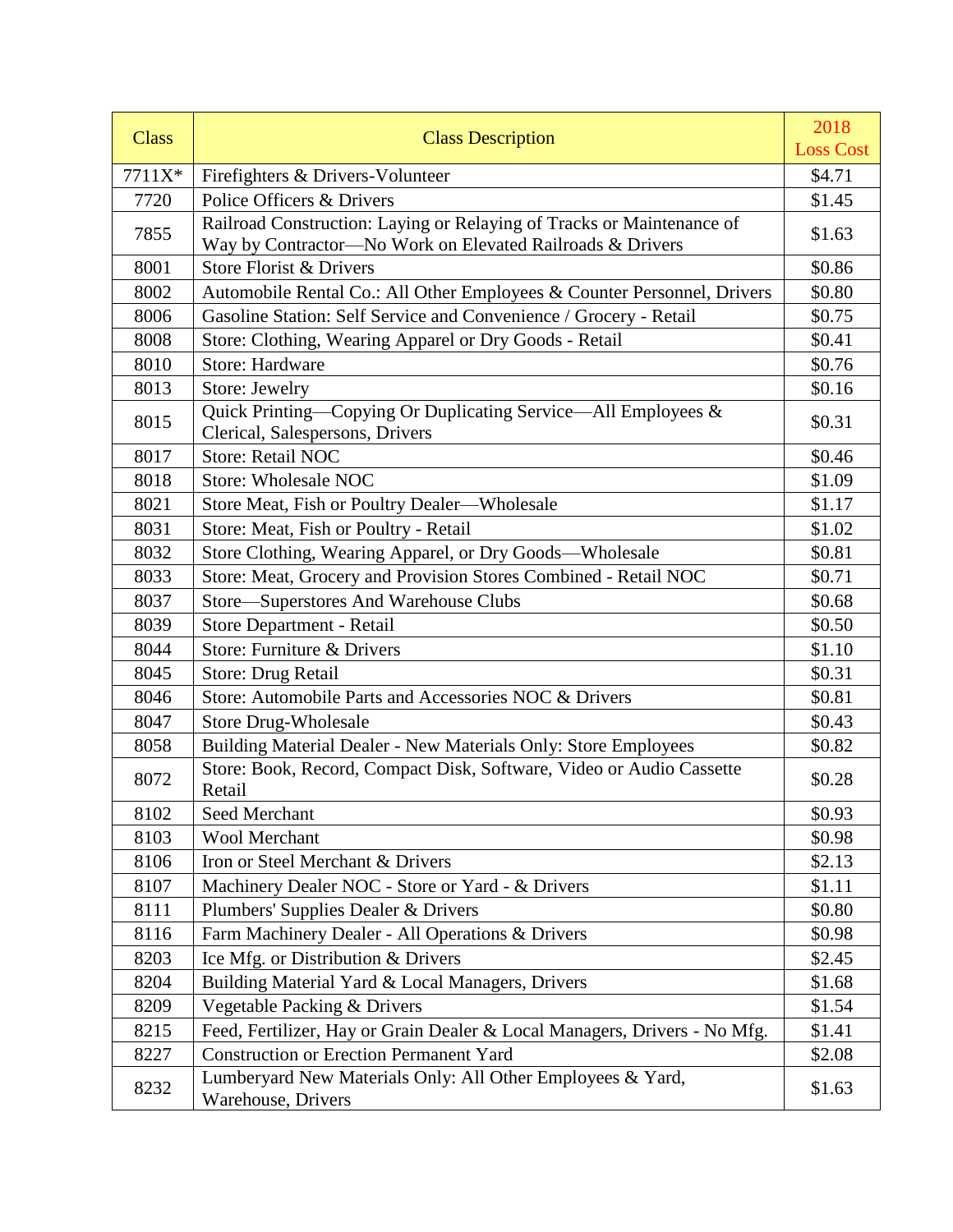| <b>Class</b> | <b>Class Description</b>                                                                                                   | 2018<br><b>Loss Cost</b> |
|--------------|----------------------------------------------------------------------------------------------------------------------------|--------------------------|
| 8233         | Coal Merchant & Local Managers, Drivers                                                                                    | \$1.04                   |
| 8235         | Sash, Door or Assembled Millwork Dealers & Drivers                                                                         | \$1.73                   |
| 8263         | Junk Dealer & Drivers                                                                                                      | \$2.18                   |
| 8264         | Bottle Dealer - Used & Drivers                                                                                             | \$3.88                   |
| 8265         | Iron or Steel Scrap Dealer & Drivers                                                                                       | \$2.67                   |
| 8279         | Stable or Breeding Farm & Drivers                                                                                          | \$2.97                   |
| 8288         | Livestock Dealer or Commission Merchant & Salespersons, Drivers                                                            | \$2.67                   |
| 8291         | Storage Warehouse - Cold                                                                                                   | \$1.40                   |
| 8292         | Storage Warehouse - NOC                                                                                                    | \$1.35                   |
| 8293         | Storage Warehouse - Furniture & Drivers                                                                                    | \$2.95                   |
| 8304         | Grain Elevator Operation And Local Managers, Drivers                                                                       | \$1.88                   |
| 8350         | Gasoline or Oil Dealer & Drivers                                                                                           | \$3.17                   |
| 8380         | Automobile Service or Repair Center & Drivers                                                                              | \$1.01                   |
| 8381         | Gasoline Station Self-Service Only-Retail                                                                                  | \$0.77                   |
| 8385         | <b>Bus Co Garage Employees</b>                                                                                             | \$1.01                   |
| 8392         | Automobile Storage Garage, Parking Lot or Parking Station, Valet Service,                                                  | \$0.81                   |
|              | <b>Cashiers or Counter Personnel &amp; Drivers</b>                                                                         |                          |
| 8393         | Automobile Body Repair                                                                                                     | \$0.57                   |
| 8500         | Metal Scrap Dealer & Drivers                                                                                               | \$2.46                   |
| 8601         | Architect or Engineer - Consulting                                                                                         | \$0.23                   |
| 8602         | Surveyors, Timber Cruisers, Oil or Gas Geologists or Scouts & Drivers                                                      | \$0.49                   |
| 8603         | Architectural or Engineering Firm-Clerical                                                                                 | \$0.05                   |
| 8606         | Geophysical Exploration - Seismic - All Employees & Drivers                                                                | \$0.92                   |
| 8709F        | Stevedoring: Talliers And Checking Clerks Engaged In Connection With<br><b>Stevedore Work</b>                              | \$3.65                   |
| 8719         | Stevedoring: Talliers and Checking Clerks Engaged in Connection with<br>Stevedore Work - Coverage Under State Act Only     | \$0.74                   |
| 8720         | Inspection of Risks for Insurance or Valuation Purposes NOC                                                                | \$0.43                   |
| 8721         | Real Estate Appraisal Company - Outside Employees                                                                          | \$0.13                   |
| 8723         | <b>Insurance Companies--Including Clerical and Salespersons</b>                                                            | \$0.09                   |
| 8725         | Inventory Counters-Traveling-Including Salespersons & Clerical                                                             | \$0.96                   |
| 8726F        | Steamship Line Or Agency-Port Employees: Superintendents, Captains,<br>Engineers, Stewards Or Their Assistants, Pay Clerks | \$1.98                   |
| 8734M        | Salespersons, Collectors Or Messengers-Outside-Program II                                                                  | \$0.22                   |
| 8737M        | Salespersons, Collectors Or Messengers-Outside-Program I                                                                   | \$0.19                   |
| 8738M        | Salespersons, Collectors Or Messengers-Outside-Program II                                                                  | \$0.34                   |
| 8742         | Salespersons or Collectors-Outside                                                                                         | \$0.16                   |
| 8745         | News Agent or Distributor of Magazines or Other Periodicals - Not Retail<br>Dealer - & Salespersons, Drivers               | \$2.10                   |
| 8748         | <b>Automobile Salespersons</b>                                                                                             | \$0.24                   |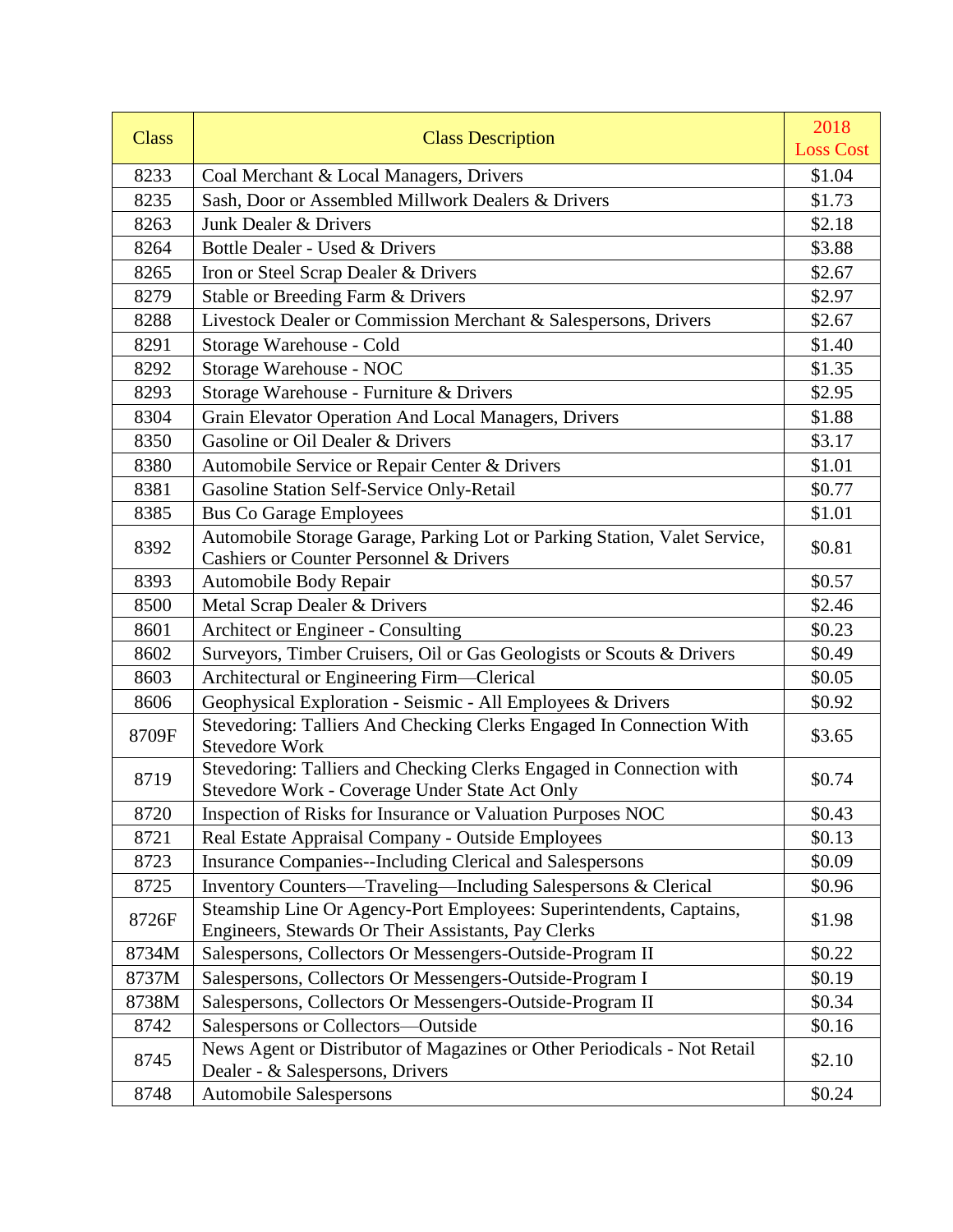| <b>Class</b> | <b>Class Description</b>                                                                                                                                           | 2018             |
|--------------|--------------------------------------------------------------------------------------------------------------------------------------------------------------------|------------------|
|              |                                                                                                                                                                    | <b>Loss Cost</b> |
| 8755         | Labor Union - All Employees                                                                                                                                        | \$0.13           |
| 8799         | Mailing or Addressing Company or Letter Service Shop-Clerical Staff                                                                                                | \$0.22           |
| 8800         | Mailing or Addressing Company or Letter Service Shop                                                                                                               | \$0.65           |
| 8803         | Auditors, Accountant or Factory Cost or Office Systematizer - Traveling                                                                                            | \$0.04           |
| 8805M        | Clerical Office Employees-NOC-Program II                                                                                                                           | \$0.12           |
| 8810         | <b>Clerical Office Employees NOC</b>                                                                                                                               | \$0.09           |
| 8814M        | Clerical Office Employees-NOC-Program I                                                                                                                            | \$0.11           |
| 8815M        | Clerical Office Employees-NOC-Program II                                                                                                                           | \$0.19           |
| 8820         | Attorney - All Employees & Clerical, Messengers, Drivers                                                                                                           | \$0.06           |
| 8824         | <b>Retirement Living Centers Health Care Employees</b>                                                                                                             | \$1.25           |
| 8825         | <b>Retirement Living Centers Food Service Employees</b>                                                                                                            | \$0.85           |
| 8826         | Retirement Living Centers: All Other Employees, Salespersons & Drivers                                                                                             | \$0.85           |
| 8829         | <b>Convalescent or Nursing Home - All Employees</b>                                                                                                                | \$1.26           |
| 8831         | Hospital - Veterinary & Drivers                                                                                                                                    | \$0.49           |
| 8832         | Physician & Clerical                                                                                                                                               | \$0.11           |
| 8833         | <b>Hospital - Professional Employees</b>                                                                                                                           | \$0.36           |
| 8835         | Home, Public, and Traveling Healthcare-All Employees                                                                                                               | \$0.88           |
| 8842         | Mental Health Group Care Homes-All Employees And Drivers                                                                                                           | \$1.03           |
| 8855         | Banks and Trust Companies--All Employees, Salespersons, Drivers &<br>Clerical                                                                                      | \$0.08           |
| 8856         | Check Cashing Establishments--All Employees, Salespersons, Drivers &<br>Clerical                                                                                   | \$0.15           |
| 8864         | Social Services Organization-All Employees, Salespersons and Drivers                                                                                               | \$0.81           |
| 8868         | College: Professional Employees & Clerical                                                                                                                         | \$0.15           |
| 8869         | Child Day Care Center - Professional Employees and Clerical, Salespersons                                                                                          | \$0.41           |
| 8871         | <b>Clerical Telecommuter Employees</b>                                                                                                                             | \$0.05           |
| 8901         | Telephone or Telegraph Co Office or Exchange Employees & Clerical                                                                                                  | \$0.08           |
| 9012         | Buildings - Operation by Owner, Lessee or Real Estate Management Firm:<br>Professional Employees, Property Managers and Leasing Agents & Clerical,<br>Salespersons | \$0.50           |
| 9014         | Building Operation by Contractors & Drivers                                                                                                                        | \$1.13           |
| 9015         | Buildings - Operation by Owner or Lessee or Real Estate Management<br>Firm: All Other Employees                                                                    | \$1.38           |
| 9016         | Amusement Park or Exhibition Operation & Drivers                                                                                                                   | \$0.92           |
| 9019         | Bridge or Vehicular Tunnel Operation & Drivers                                                                                                                     | \$0.90           |
| 9033         | Housing Authority & Clerical, Salespersons, Drivers                                                                                                                | \$1.22           |
| 9040         | <b>Hospital: All Other Employees</b>                                                                                                                               | \$1.43           |
| 9044         | Casino Gambling - Hotel all Employees & Clerical, Salespersons, Drivers                                                                                            | \$0.57           |
| 9052         | Hotel: All Other Employees & Salespersons, Drivers                                                                                                                 | \$0.81           |
| 9058         | <b>Hotel Restaurant Employees</b>                                                                                                                                  | \$0.75           |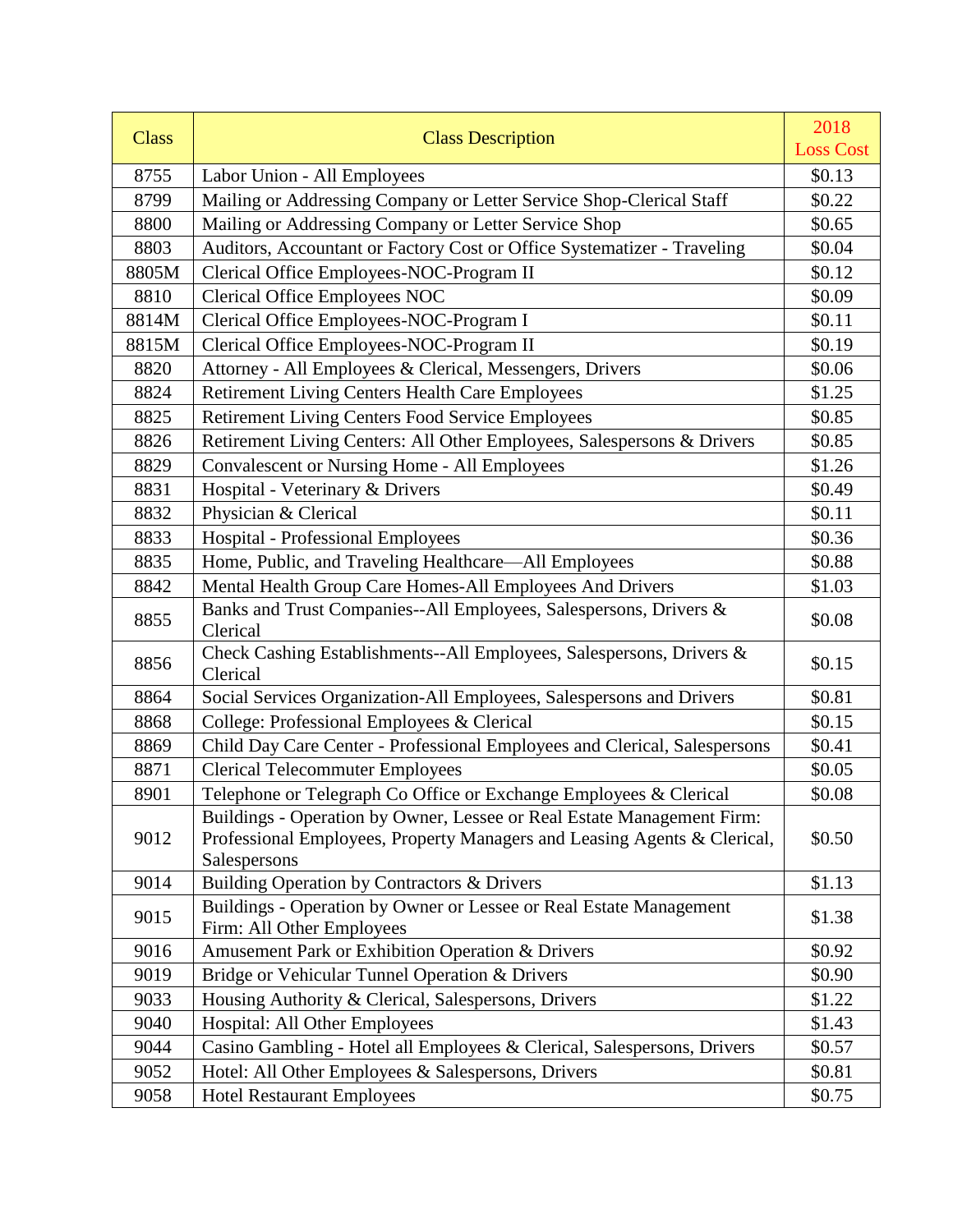| <b>Class</b> | <b>Class Description</b>                                                                    | 2018<br><b>Loss Cost</b> |
|--------------|---------------------------------------------------------------------------------------------|--------------------------|
| 9060         | Club - Country, Golf, Fishing or Yacht - & Clerical                                         | \$0.60                   |
| 9061         | Club NOC & Clerical                                                                         | \$0.50                   |
| 9062         | Casino Gambling: All Employees & Clerical, Salespersons, Drivers                            | \$0.47                   |
| 9063         | YMCA, YWCA, YMHA or YWHA, Institution - All Employees & Clerical                            | \$0.38                   |
| 9077F        | United States Armed Service Risk—All Employees & Drivers                                    | \$2.03                   |
| 9082         | <b>Restaurant NOC</b>                                                                       | \$0.44                   |
| 9083         | <b>Restaurant: Fast Food</b>                                                                | \$0.40                   |
| 9084         | Bar, Discotheque, Lounge, Nightclub or Tavern                                               | \$0.52                   |
| 9088a        | Rocket Or Missile Testing Or Launching & Drivers                                            | a                        |
| 9089         | <b>Billiard Hall</b>                                                                        | \$0.39                   |
| 9093         | <b>Bowling Lane</b>                                                                         | \$0.53                   |
| 9101         | College: All Other employees                                                                | \$1.95                   |
| 9102         | Park, NOC - All Employees & Drivers                                                         | \$1.32                   |
| 9154         | Theater NOC: All Other Employees                                                            | \$0.61                   |
| 9156         | Theater NOC: Players, Entertainers or Musicians                                             | \$0.91                   |
| 9170         | Buildings-Operation by Contractors-Includes window cleaning above one<br>story              | \$3.40                   |
| 9178         | Athletic Sports or Park: Non-contact Sports                                                 | \$2.08                   |
| 9179         | <b>Athletic Sports or Park: Contact Sports</b>                                              | \$4.25                   |
| 9180         | Amusement Device Operation NOC - Not Traveling - & Drivers                                  | \$2.66                   |
| 9182         | Athletic Sports or Park: Operations & Drivers                                               | \$0.90                   |
| 9186         | Carnival, Circus or Amusement Device Operator - Traveling - All<br>Employees & Drivers      | \$10.46                  |
| 9220         | <b>Cemetery Operation &amp; Drivers</b>                                                     | \$1.71                   |
| 9402         | <b>Street Cleaning &amp; Drivers</b>                                                        | \$2.67                   |
| 9403         | Garbage, Ashes or Refuse Collection & Drivers                                               | \$4.00                   |
| 9410         | Municipal, Township, County or State Employee NOC                                           | \$1.48                   |
| 9448X        | Rehabilitation Services-Participants-Unpaid Work Based Training Program                     | \$1.98                   |
| 9449X        | Board of Education-Students-Unpaid Work Based Training Program                              | \$0.37                   |
| 9501         | Painting: Shop Only & Drivers                                                               | \$1.15                   |
| 9505         | Painting: Automobile or Carriage Bodies                                                     | \$1.55                   |
| 9516         | Radio, Television, Video and Audio Equipment Installation, Service or<br>Repair & Drivers   | \$1.57                   |
| 9519         | Household and Commercial Appliances—Electrical—Installation, Service<br>or Repair & Drivers | \$2.37                   |
| 9521         | House Furnishings Installation NOC & Upholstering                                           | \$1.50                   |
| 9522         | Upholstering                                                                                | \$0.95                   |
| 9534         | Mobile Crane and Hoisting Service Contractors - NOC - all Operations &<br>Drivers           | \$1.75                   |